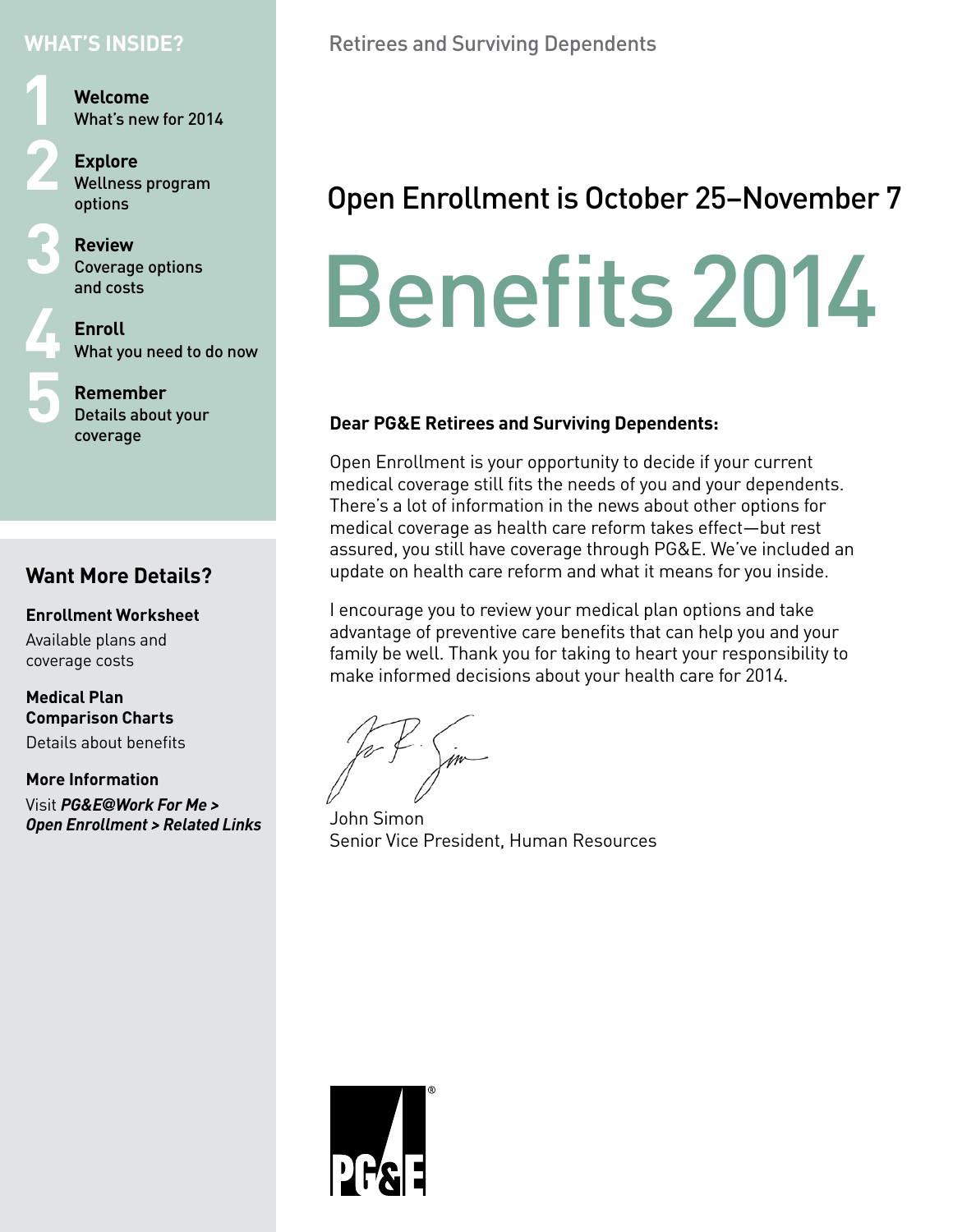#### **Medicare Coverage**

If you or your dependents have Medicare or will become eligible for Medicare in the next 12 months, please see the Medicare Part D notice included in the 2014 *Legal Information* booklet that was mailed to you in September. If you need a copy of this notice, contact the HR Service Center.

#### **Summary of Material Modifications (October 2013)**

This *Benefits 2014* brochure for Retirees and Surviving Dependents is designed, in part, to make you aware of important changes that have been made to The Pacific Gas and Electric Company Health Care Plan for Retirees and Surviving Dependents (referred to as the "Health Care Plan"). Your 2014 enrollment materials are not an exhaustive explanation of the Health Care Plan. Additional information about the Health Care Plan is contained in the documents entitled *The Pacific Gas and Electric Company Health Care Plan for Retirees and Surviving Dependents*, the *Summary of Benefits Handbook* and the Summaries of Material Modifications (SMMs). These materials, the enrollment guides designated as Summaries of Material Modifications, and the Evidence of Coverage booklets or service provider agreements issued by the HMOs and by the Kaiser EPO collectively constitute the official plan document.

The Employee Benefit Committee of PG&E Corporation is the Plan Administrator of the Health Care Plan and has the discretionary authority to interpret and construe the terms of the official plan document, to resolve any conflicts or discrepancies between the documents that comprise the official plan document, and to establish rules that are necessary for the administration of the Health Care Plan.

Unless otherwise noted, references to PG&E in this booklet and in other enrollment materials mean Pacific Gas and Electric Company. Pacific Gas and Electric Company, PG&E Corporation and their affiliates are referred to collectively as "Participating Employers."

Pacific Gas and Electric Company has the right to amend or terminate the Health Care Plan at any time and for any reason, subject to notice provisions if such notice is required under applicable collective bargaining agreements. Generally, an amendment to or termination of the Health Care Plan will apply prospectively and will affect your rights and obligations under the Health Care Plan prospectively.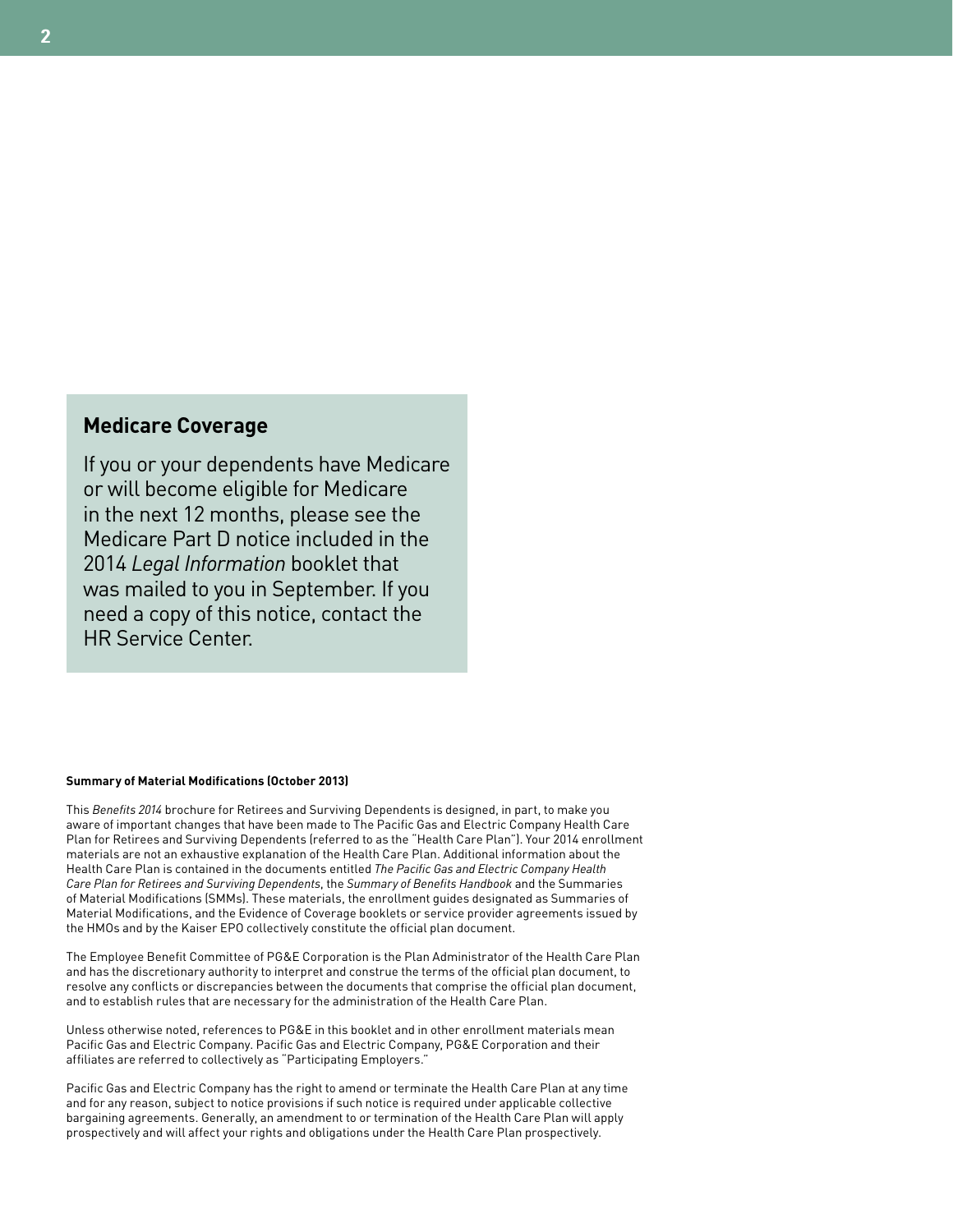#### **WELCOME** • 3

# What's New for 2014?

**There are just a few changes to PG&E-sponsored benefits for 2014. Here's a quick look at what's new.**

# NEW BENEFIT: **Medically Necessary Hearing Aids Covered**

All plans will cover medically necessary hearing aids and related exams, fittings, adjustments and repairs starting January 1, 2014:

- **All Anthem plans, Health Net plans and the Kaiser EPO** will cover 80 percent of the allowable cost for medically necessary hearing aids and related expenses. These plans will cover one hearing aid per ear every three years, and they'll automatically process your claims.
- **All Blue Shield plans** will pay 100 percent up to a flat dollar allowance of \$2,000 or 80 percent of the total cost—whichever is greater—for medically necessary hearing aids and related expenses. The \$2,000 allowance from Blue Shield is available every two years; any supplement above this allowance is available every three years.
- **The Kaiser Senior Advantage Plan** will pay 100 percent up to a flat dollar allowance of \$1,000 or 80 percent of the total cost—whichever is greater for one medically necessary hearing aid per ear and related expenses every three years.

#### **BLUE SHIELD AND KAISER SENIOR ADVANTAGE HEARING AID CLAIMS**

If you're enrolled in a Blue Shield or Kaiser Senior Advantage plan, you may need to file claims for your medically necessary hearing aids and related expenses. Here's how your hearing aid benefit will work:

- **1.**Blue Shield or Kaiser Senior Advantage will automatically pay 100 percent up to the flat dollar allowance for medically necessary hearing aids and related expenses. You need to exhaust this flat dollar allowance first.
- **2.** If your medical plan's flat dollar allowance doesn't cover 100 percent of the cost, then you'll need to pay the difference.
- **3.** In addition, if the flat dollar allowance doesn't cover at least 80 percent of the total cost, you can file a claim for additional reimbursement with the administrator that processes the hearing aid benefit—called Your Spending Account (YSA). You'll need to submit either your Explanation of Benefits (EOB) statement or Purchase Agreement from your medical plan along with the total bill. If Blue Shield or Kaiser Senior Advantage says your hearing aid was not medically necessary, then YSA won't pay anything.

# **1** WELCOME

# **NO QUESTIONS? NO NEED TO CALL**

**If you're not making any changes to your benefits or if you have no questions, there is no need to call the HR Service Center.** 

The HR Service Center will be handling a high volume of calls during Open Enrollment. If you do have questions, please submit them via email, if possible: **hrbenefitsquestions@ exchange.pge.com**

Please allow three full business days for a response. Additional contact information is listed on the back cover.

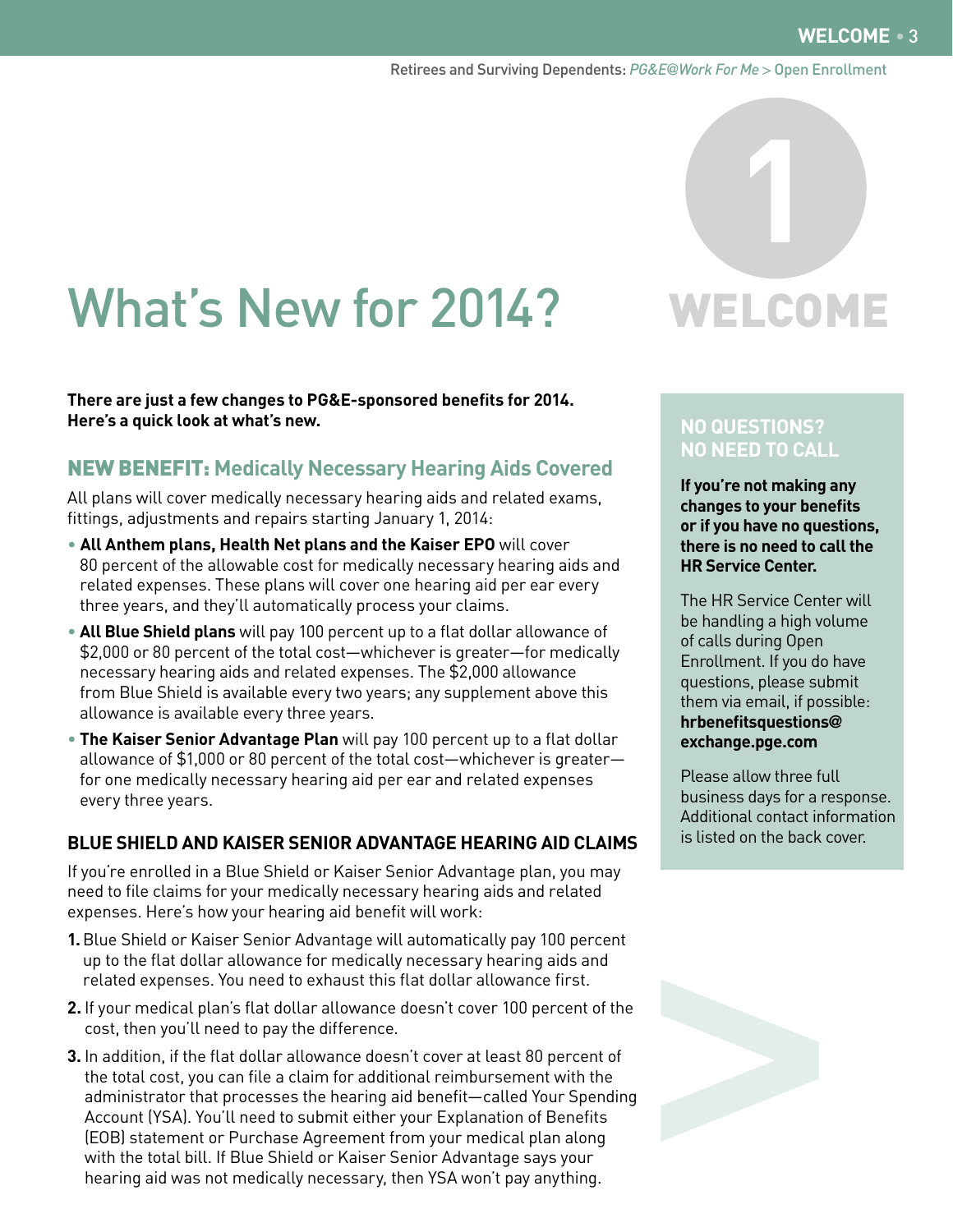# **DO YOU HAVE A NEW ADDRESS OR PHONE NUMBER?**

Make sure your home address is correct because the availability of some medical plans is based on where you live. If you've moved or you have a new phone number, please contact the HR Service Center immediately to update your information.

See the back cover for the HR Service Center's contact information.

The minimum you can get as a total benefit is 80 percent of the cost. This includes your Blue Shield or Kaiser Senior Advantage allowance plus any reimbursement from YSA.

To request a YSA claim form for a medically necessary hearing aid purchased in 2014, call YSA at **1-800-964-9902**. Representatives are available Monday through Friday, 5 a.m. to 5 p.m. Pacific Time. You can also submit your claim online at **www.yourspendingaccount.com/pge**. Your payment amount will be displayed online once it's been approved and processed.

# **HSA Medical Plan Going Away**

The Health Savings Account (HSA) Medical Plan for non-Medicare retirees will no longer be available. If you're currently enrolled in the HSA Medical Plan and you don't elect a different plan for 2014, you and your currently enrolled dependents will be automatically enrolled in the Anthem Network Access Plan (NAP) or Comprehensive Access Plan (CAP) for 2014, depending where you live.

The Health Savings Account (HSA) will be closed to new contributions, but you can still withdraw unused HSA balances for eligible health expenses. For 2014 and 2015, UMB Bank will continue to administer your account, and PG&E will continue to pay UMB Bank account administration fees. Starting in 2016, you'll need to pay the account administration fees to UMB Bank.

To access your HSA balance, you can use the UMB Visa card you'll receive in January with your account balance preloaded on it, or you can submit claims for reimbursement to UMB Bank. You'll get a letter with more instructions about how to access your HSA account balance in January 2014.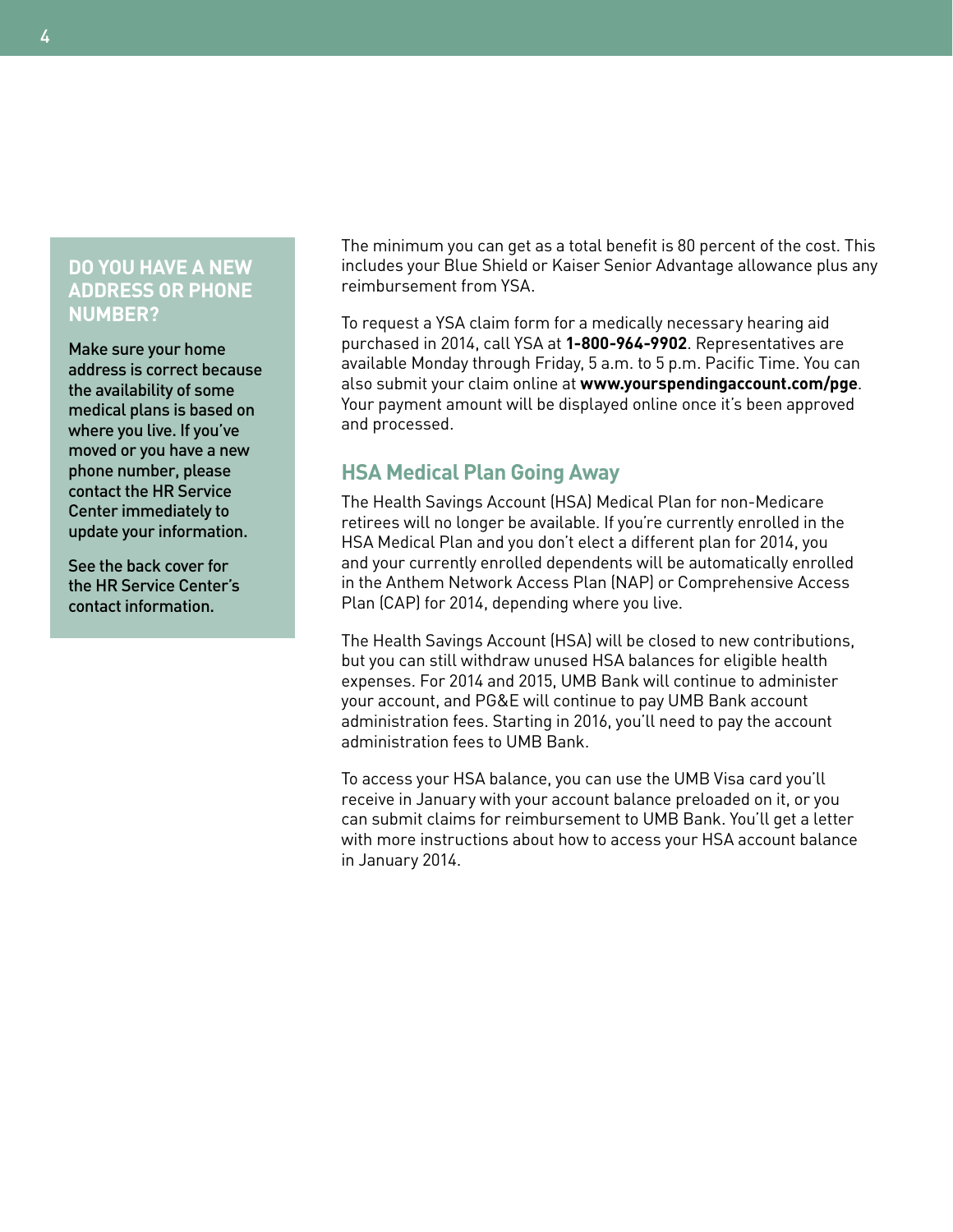# **New Federal Tax Treatment of Benefits for Same-Sex Spouses**

In light of the Supreme Court's 2013 ruling overturning Section 3 of the Defense of Marriage Act (DOMA), the Internal Revenue Service (IRS) has issued guidance addressing the federal tax treatment of benefits provided to same-sex spouses. Same-sex married couples will be treated as married for all federal tax purposes. This applies to any same-sex marriage legally entered into in one of the 50 states, the District of Columbia, a U.S. territory or a foreign country that allows same-sex marriage. The value of the health care coverage provided for a same-sex spouse or any enrolled children of a same-sex spouse will no longer be treated as income to you for federal tax purposes. You may wish to consult with your tax advisor to find out if you're eligible for any tax refunds relating to this change in tax treatment.

There are no changes to the federal tax treatment of benefits for registered domestic partners.

# **Health Care Reform Update**

The Patient Protection and Affordable Care Act (PPACA) requires all individuals to have a basic level of health coverage starting January 1, 2014. A new health insurance marketplace (sometimes called the health exchange) is gearing up for January 1, and you may see a lot of information in the news about other options for health care coverage. In California, the state marketplace is called "Covered California."

#### **WHAT DOES IT MEAN FOR YOU?**

The marketplace is generally intended for people who are uninsured or who buy insurance on their own. Everyone must have minimum essential coverage in place as of January 1, 2014, or potentially be subject to a tax penalty. That's the individual mandate. Whether you have employer-sponsored coverage, your own qualifying private health insurance or insurance coverage through the marketplace, it all works to fulfill the individual mandate.

**All PG&E-sponsored medical plans meet the PPACA's requirements of minimum essential coverage.** If you'll be enrolled in a PG&E-sponsored medical plan for 2014 or if you'll have other qualifying coverage like Medicare Part A, you don't need to purchase individual coverage—like the plans available through the marketplace—but you may want to consider other coverage if you're not yet eligible for Medicare. If you'll be enrolled in another employer's plan (through your spouse, for example), check with that plan to make sure it meets the federal requirements.

## **ARE YOU A RETIREE WHO CANCELLED YOUR PG&E COVERAGE?**

If you opted out of your PG&Esponsored medical coverage on or after January 1, 2003, and you didn't call the HR Service Center to request an Open Enrollment packet by September 1 of this year, your next opportunity to re-enroll in a PG&E-sponsored medical plan will be next fall for coverage effective January 1, 2015. You'll need to call the HR Service Center by **September 1, 2014**, to initiate re-enrollment for 2015.

If you won't have other employer-sponsored coverage, Medicare Part A coverage or other qualifying coverage for 2014, you'll need to enroll in an individual plan, whether through the marketplace or elsewhere. Visit **coveredca**.**com** to learn about some marketplace options in California.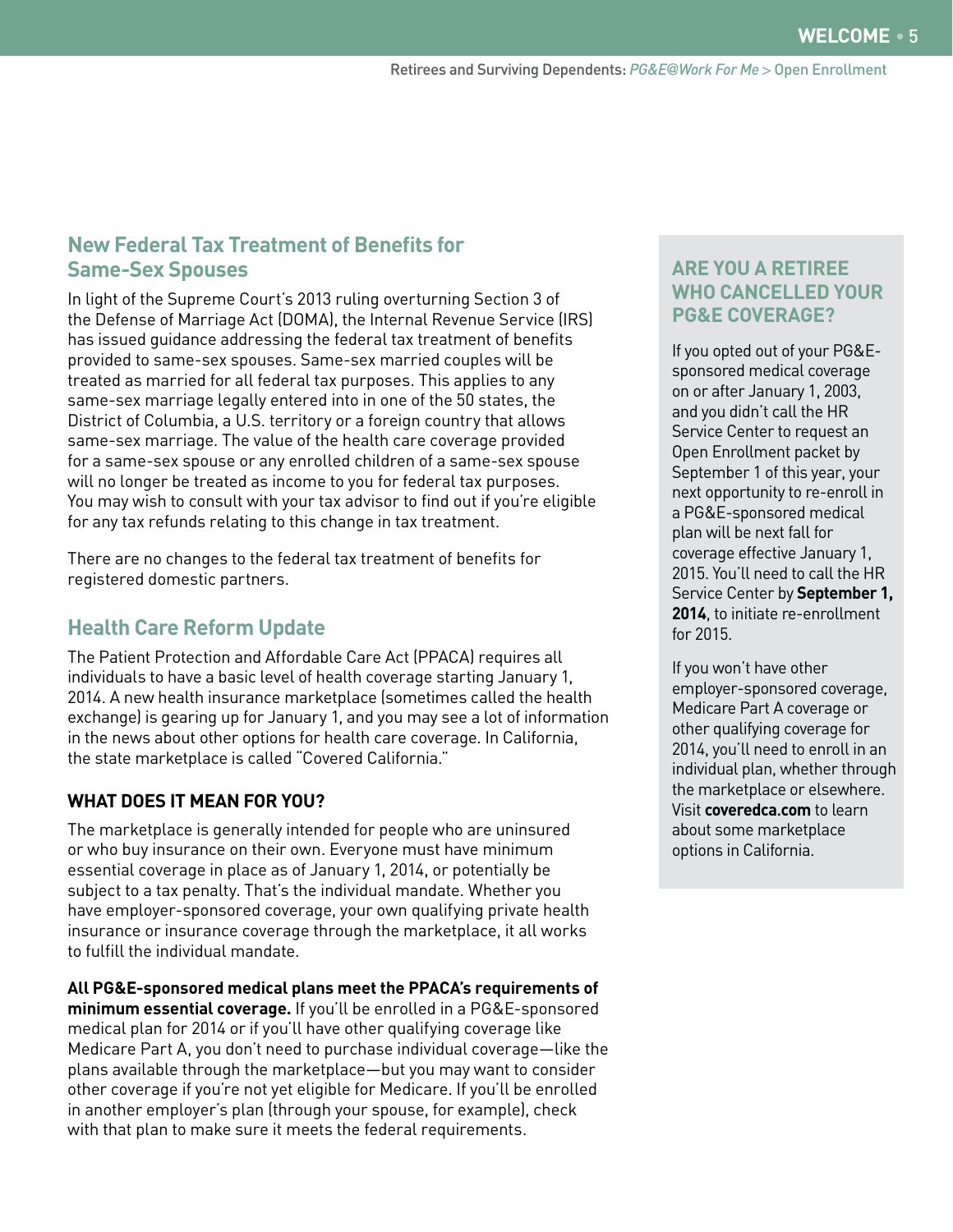## **WATCH OUT FOR SCAMS**

Crooks are preying on the public's confusion over health care changes. Scams range from selling fake health insurance to asking for personal information to verify new Medicare cards (not required) or new national health care cards (there is no such thing).

**Never give out personal or financial information to individuals or organizations you don't know or can't independently verify**—and be cautious with cold calls or unsolicited emails or texts from people offering to help you understand the new health insurance marketplace. If someone calls out of the blue to verify your personal or financial information, hang up.



#### **IF YOU'RE NOT ELIGIBLE FOR MEDICARE**

If you're not eligible for Medicare, you'll still be able to enroll in a PG&E-sponsored medical plan. However, you may be able to get a better deal on the marketplace if you qualify for a federal subsidy. To qualify for a federal subsidy:

- You can't be enrolled in any other coverage (including PG&E-sponsored coverage)—and
- Your projected 2014 income has to be between 100 and 400 percent of the federal poverty level (for 2013, this equates to \$46,000 for an individual and up to \$94,000 for a family of four).

Visit **coveredca.com** to see marketplace options in California.

**If you decide to drop your PG&E coverage for 2014** and enroll in other health insurance—including insurance offered through the marketplace any balance in your Retiree Medical Savings Account (RMSA) or Retiree Premium Offset Account (RPOA) available with the Retiree Medical Employer Contribution (RMEC) program will be frozen. You won't lose your RMSA or RPOA balance, but you can't use it to pay for non-PG&E-sponsored health care. You can only use it to help pay for PG&E-sponsored medical coverage. Your RMSA or RPOA balance will be unfrozen if you later re-enroll in a PG&E-sponsored medical plan. Similarly, if you're a RMEC participant, PG&E only helps pay a portion of your PG&E-sponsored medical plan premiums. PG&E will not make RMEC contributions to pay for any non-PG&E coverage you may choose to enroll in.

#### **If you're a surviving spouse or dependent and you decide to drop your PG&E coverage for 2014, you won't be eligible to enroll in PG&Esponsored coverage in the future.**

#### **IF YOU'RE ON MEDICARE**

If you're on Medicare, you'll still be able to enroll in a PG&E-sponsored medical plan. Your Medicare benefits aren't changing, and the marketplace doesn't require you to do anything:

- You won't lose Medicare coverage.
- You don't need a new Medicare card.
- You don't need to re-enroll in your Medicare Advantage or supplemental plan through the marketplace (these policies aren't sold through the marketplace).
- You don't have to buy supplemental insurance.
- You won't be fined if you don't buy coverage in the marketplace, as long as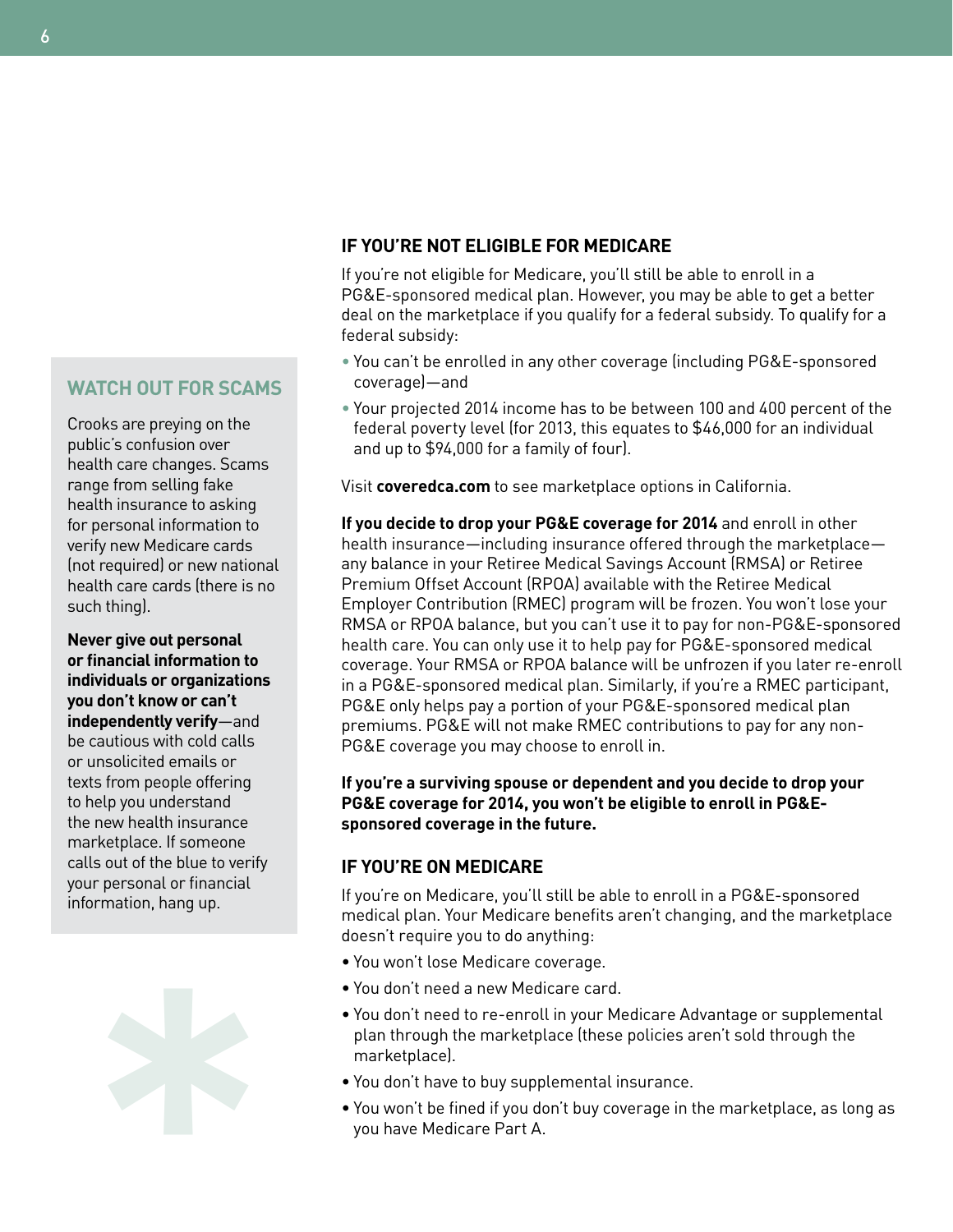# Wellness

PG&E's wellness benefits work hand in hand with your medical coverage to help you maintain or improve your health. After all, the important thing is to feel well enough to enjoy life's important events with your friends and family. These resources can help you do that.

| Preventive<br><b>Benefits</b> | Your medical plan offers checkups that can help keep you<br>healthy for the long term:<br>• Annual physicals<br>. Health screenings as recommended by your medical plan-<br>such as colonoscopies, prostate exams, OB/GYN exams and<br>mammograms                                                                 |
|-------------------------------|-------------------------------------------------------------------------------------------------------------------------------------------------------------------------------------------------------------------------------------------------------------------------------------------------------------------|
| <b>Tobacco</b><br>Cessation   | When it comes to quitting smoking or chewing, each person's<br>challenges and needs are unique.                                                                                                                                                                                                                   |
|                               | Provant Health Solutions offers a free tobacco cessation<br>program for you and your spouse or domestic partner. You'll get<br>a five-week, phone-based program with one-on-one support<br>with a certified tobacco cessation specialist. Nicotine<br>replacement therapy is available to complement the program. |
|                               | To get started, call Provant at 1-866-271-8144.<br>Representatives are available Monday through Friday,<br>5 a.m. to 5 p.m. Pacific Time.                                                                                                                                                                         |
|                               | You can start participating in the program anytime; you don't<br>have to wait for 2014.                                                                                                                                                                                                                           |
| <b>Free Flu Shots</b>         | Anthem members: You can get your seasonal flu shots at no cost<br>at any of the retail pharmacies that sponsor flu shots in the<br>Express Scripts retail pharmacy network. You'll need to have your<br>Express Scripts Health ID card with you for claims processing.                                            |
|                               | Blue Shield, Health Net and Kaiser members: You can get your<br>free flu shot from your primary care physician (PCP).                                                                                                                                                                                             |



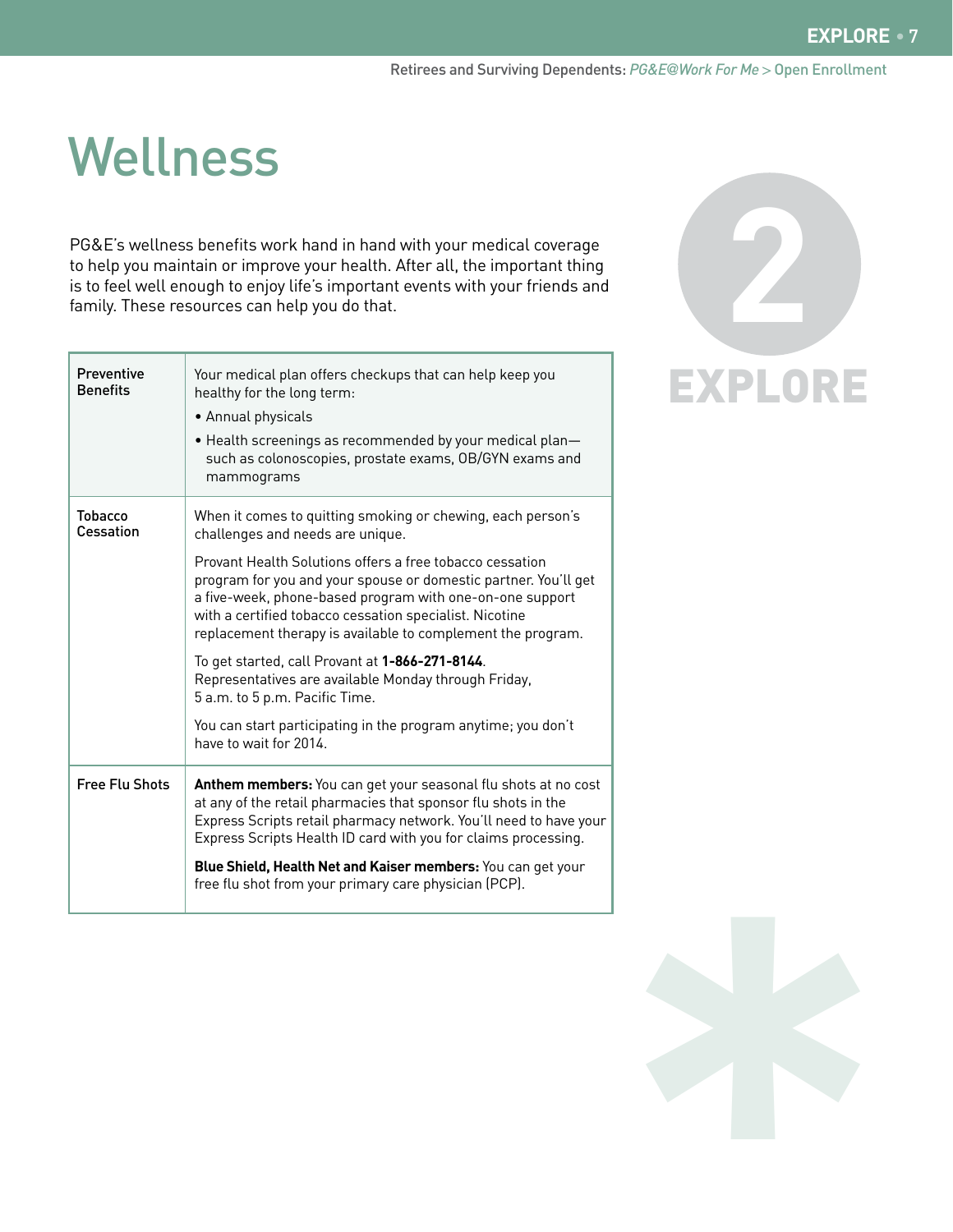# Medical<br>
PG&E offers a variety of<br>
drug, mental health and<br>
diverse needs. Be sure to<br>
the specific plans available REVIEW

PG&E offers a variety of medical plan choices that include prescription drug, mental health and substance abuse benefits designed to meet diverse needs. Be sure to see the enclosed Enrollment Worksheet for the specific plans available to you and the 2014 Medical Plan Comparison Charts for details about the benefits available under each plan.

The medical plan options available to you are based on:

- Whether you're eligible for Medicare—and
- Where you live

Some plans provide different benefits to their members after their members reach age 65 or become eligible for Medicare as the result of a disability. The plan names may even change. For example, Health Net's corresponding Medicare Advantage HMO plan is called Seniority Plus.

- **1** First, review your 2014 Enrollment Worksheet to see the specific plans available to you and the monthly contributions for each plan.
- **Then, review the chart on the next page** to determine the **2** corresponding medical plan available to any dependents whose eligibility for Medicare is different than your own.

#### **EXAMPLE:**

You're eligible for Medicare, but your spouse and children are not. You enroll in the Health Net Seniority Plus plan. Your spouse and children will be enrolled in the Health Net HMO plan.

| <b>Medical Plan for</b>                       | <b>Corresponding Plan for</b>                                                                                      |
|-----------------------------------------------|--------------------------------------------------------------------------------------------------------------------|
| Non-Medicare-Eligible Members*                | Medicare-Eligible Members*                                                                                         |
| Anthem Blue Cross Network Access Plan (NAP)   | Anthem Blue Cross Comprehensive Access Plan                                                                        |
| or Comprehensive Access Plan (CAP)            | (CAP) or Medicare Supplemental Plan (MSP)                                                                          |
| Anthem Blue Cross Retiree Optional Plan (ROP) | Anthem Blue Cross Retiree Optional Plan (ROP)                                                                      |
| Blue Shield HMO                               | <b>Blue Shield Medicare Coordination of Benefits</b><br>(COB) HMO                                                  |
| Health Net HMO                                | Health Net Seniority Plus (Medicare Advantage<br>HMO) or Health Net Medicare Coordination of<br>Benefits (COB) HMO |
| Kaiser Permanente EPO                         | Kaiser Permanente Senior Advantage                                                                                 |
| North and South                               | North and South (Medicare Advantage HMO)                                                                           |

\*Some plans are subject to availability based on your home ZIP code.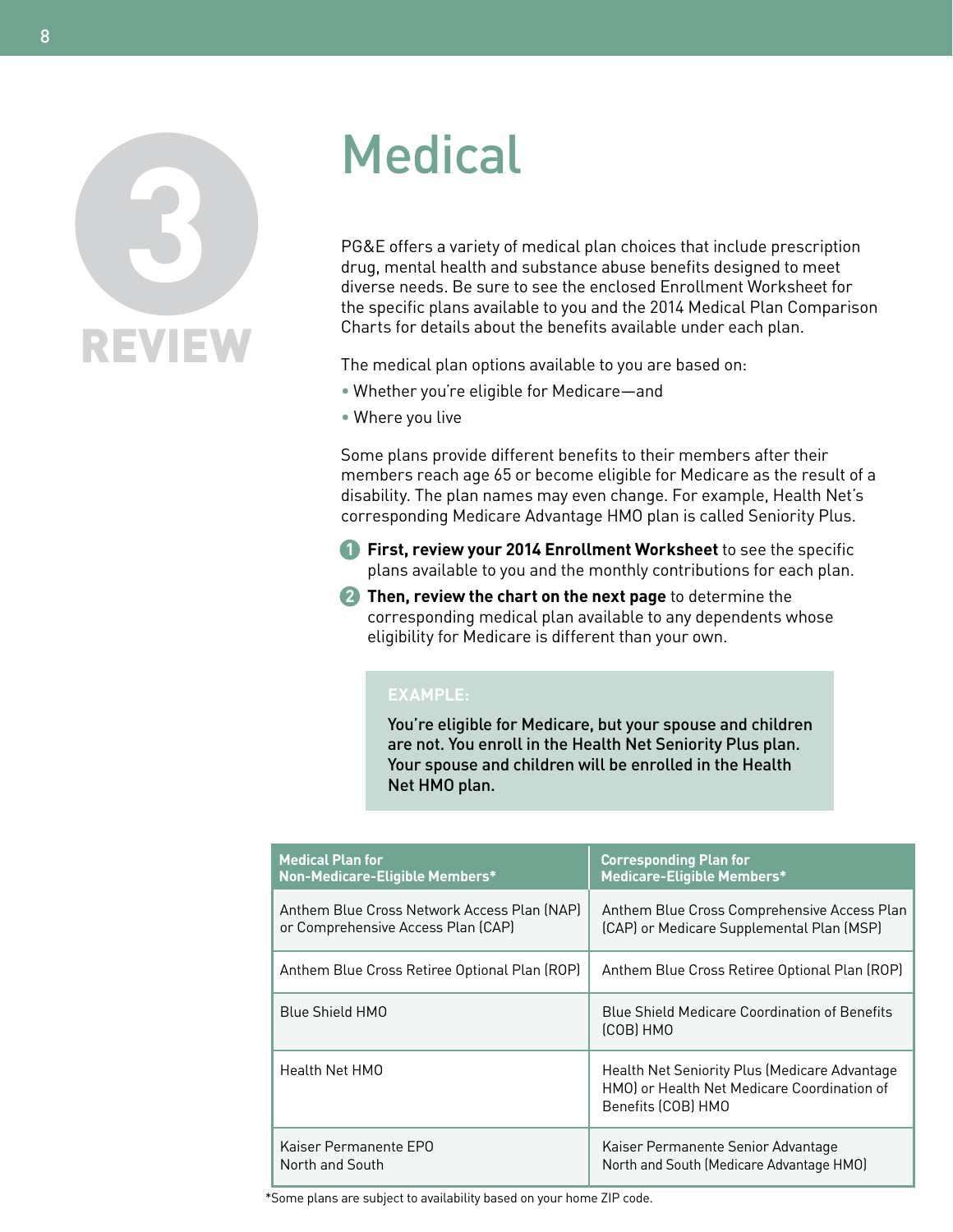# **If You Move Out of Your Plan's Service Area**

You'll be allowed to switch to another PG&E-sponsored medical plan midyear only if you're enrolled in a plan with a defined service area and you move out of that plan's service area.

If any of your primary care physicians (PCPs), specialists, medical groups, Independent Practice Associations (IPAs), hospitals or other providers withdraw from your medical plan during 2014, you will not be able to change medical plans.

Instead, you'll need to obtain services from a participating provider within your plan's network for the rest of the year. The withdrawal of a provider from your plan is not an eligible change-in-status event. For more information about changing coverage midyear, see your copy of the *Summary of Benefits Handbook*.

# **For Anthem Blue Cross NAP, CAP, ROP and MSP Members**

#### **Free Generic Prescription Drugs Through Express Scripts Mail Order**

More than 300 generic prescription drugs are available free of charge when you order them through the Express Scripts mail-order prescription drug program. Visit **www.medco.com/lowcostgenerics** to see a list of free generic mail-order drugs or call Express Scripts at **1-800-718-6590**.

# **HMOs and Primary Care Physicians (PCPs)**

**When you first enroll in any type of HMO plan** (including a Medicare COB HMO or Medicare Advantage HMO), a primary care physician (PCP) will be assigned to you and any enrolled dependents. You may select a different PCP by contacting your plan's Member Services department.

If you're eligible for Medicare, the PCP you select must be from the HMO's special Medicare provider network, which may be different than the plan's network of doctors for members not enrolled in Medicare. Your PCP must be located within 30 miles of your home otherwise, the HMO will assign a PCP who is within a 30-mile radius.

## **ID CARDS**

If you change medical plans or add dependents, you'll receive your new medical plan ID card:

- In January 2014 if you enroll during Open Enrollment
- Within 30 days of enrolling midyear

If you don't receive your new ID card on schedule, call your medical plan directly. If you need to see a doctor before your ID card arrives, use your confirmation statement as proof of coverage. Members in the Anthem Blue Crossadministered plans and Health Net HMO plans can print a copy of their ID cards from the plans' websites.

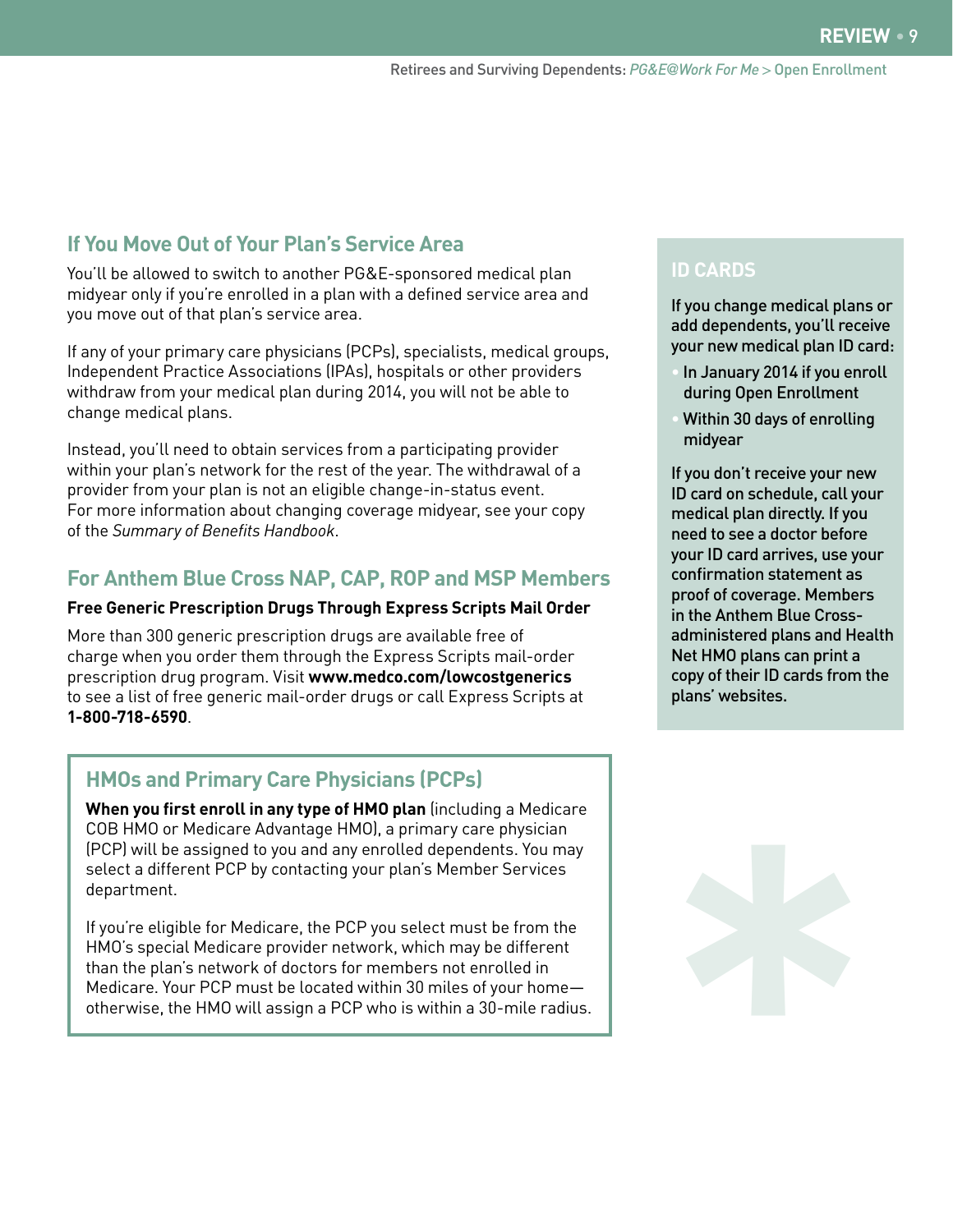# Non-Medicare Medical Plan Options

The availability of some medical plans is based on your home ZIP code. Non-Medicare-eligible dependents of Medicare-eligible retirees will be enrolled in the non-Medicare plan that corresponds to the retiree's Medicare plan, as described on page 8. Prescription drug coverage is included in all of the medical plans PG&E sponsors.

| <b>Non-Medicare</b><br><b>Plans</b>                                                     | <b>Overview</b><br>For benefit details, see the<br><b>Medical Plan Comparison Charts</b><br>in your enrollment packet                             | <b>Cost for Care</b><br>In addition to your monthly<br>contributions for coverage                                                                                                                         |
|-----------------------------------------------------------------------------------------|---------------------------------------------------------------------------------------------------------------------------------------------------|-----------------------------------------------------------------------------------------------------------------------------------------------------------------------------------------------------------|
| <b>Network Access</b><br>Plan (NAP)*                                                    | This Preferred Provider<br>Organization (PPO) plan gives<br>you the flexibility to choose<br>nationwide network or<br>non-network providers.      | • Annual deductible<br>• Lower out-of-pocket costs<br>when you use network<br>providers                                                                                                                   |
| Comprehensive<br>Access Plan (CAP)*                                                     | This out-of-area plan is for<br>people who live outside the<br>NAP's service area. This plan<br>lets you use any licensed<br>provider.            | • Annual deductible<br>• You may be able to lower your<br>costs by using network<br>providers                                                                                                             |
| <b>Retiree Optional</b><br>Plan (ROP)*                                                  | This plan lets you use any<br>licensed provider.                                                                                                  | • Annual deductible<br>• Lower monthly contributions<br>than the NAP and CAP, but<br>higher out-of-pocket costs<br>for services<br>• You may be able to lower<br>your costs by using network<br>providers |
| <b>Blue Shield</b><br>and Health Net<br><b>HMOs and Kaiser</b><br><b>Permanente EPO</b> | These plans cover most<br>services in full, but you must<br>use your plan's network of<br>providers located in California<br>to receive coverage. | • No deductible<br>• You pay a copayment for office<br>visits and other services<br>• No charge for some services,<br>such as hospital stays                                                              |

\*Under the NAP and CAP, Anthem Blue Cross administers medical benefits and ValueOptions administers mental health and substance abuse benefits. Under the ROP, Anthem Blue Cross administers both medical benefits and mental health and substance abuse benefits. Express Scripts administers prescription drug benefits for the NAP, CAP and ROP.

#### **REMINDER:**

**The Kaiser EPO won't coordinate benefits with other Kaiser plans.**

If you have other, non-PG&E coverage with Kaiser, you won't receive a benefit from that plan.

#### **EXAMPLE:**

If your wife has a Kaiser plan through her non-PG&E employer and you're enrolled both as a dependent in her plan—and as a retiree in the PG&E-sponsored Kaiser EPO—you won't receive any benefits from your wife's Kaiser plan. That's because the PG&E-sponsored Kaiser EPO will pay your benefits, since you're enrolled as a retiree, not as a dependent.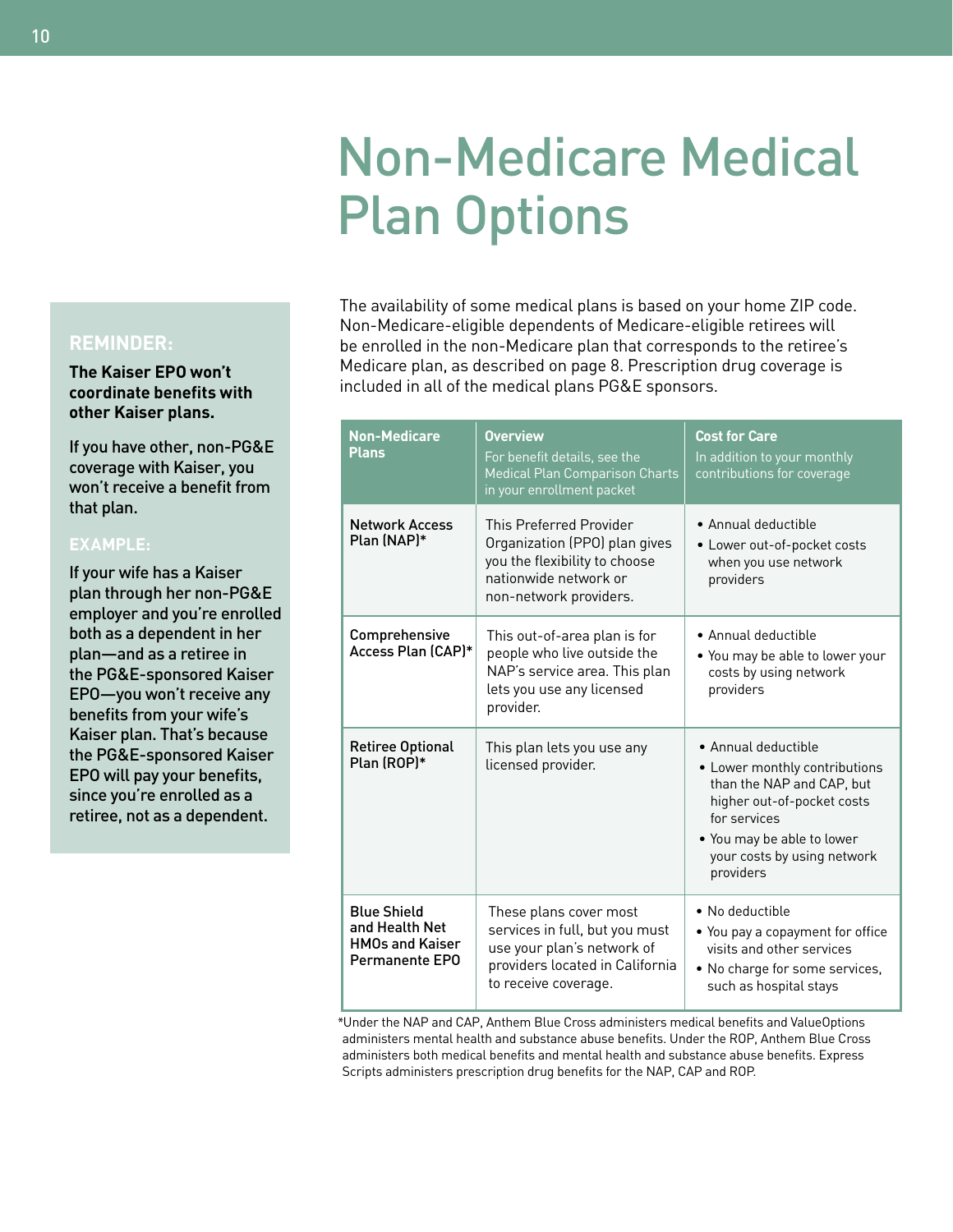# Medicare Medical Plan Options

As a Medicare-eligible participant, (age 65 or older, or under age 65 and on Medicare due to disability), you have a choice of these PG&E-sponsored medical plans, depending on your home ZIP code:

- Comprehensive Access Plan (CAP)
- Medicare Supplemental Plan (MSP)
- Retiree Optional Plan (ROP)
- Medicare Coordination of Benefits (COB) HMO plans
- Medicare Advantage HMO plans

**Under the CAP, MSP and ROP**, Medicare processes your claims first, except for most prescription drug claims, which will be processed first by Express Scripts. For eligible medical expenses, the CAP, MSP and ROP provide secondary coverage—in other words, these plans process your medical claims after Medicare processes your claims:

- Medicare Parts A and B are considered primary medical coverage.
- The CAP, MSP and ROP provide secondary medical coverage.
- The CAP, MSP and ROP provide primary prescription drug coverage through Express Scripts for most prescription drugs. Medicare provides primary coverage for Medicare Part B drugs, such as diabetic and transplant drugs.

**The Medicare COB HMOs and Medicare Advantage HMOs** coordinate their benefits with Medicare so you typically don't have to file claims. Special rules apply; please see the table starting on the next page for details.



## IMPORTANT:

#### **Switching from Medicare Advantage HMO Coverage**

The **Kaiser Permanente Senior Advantage Plan** and the **Health Net Seniority Plus Plan** are Medicare Advantage HMOs. If you enrolled in one of these plans, you assigned your Medicare benefits to the HMO in other words, you gave up control of your Medicare benefits, so you can't use them. Only your HMO can use them. That's how Medicare Advantage HMOs work.

If you're currently enrolled in **Kaiser Senior Advantage** or **Health Net Seniority Plus** and you want to switch to any other PG&Esponsored plan, you'll need to follow these steps:

- **1.** Elect your new plan during Open Enrollment.
- **2.** As soon as you've made your election, contact the HR Service Center and ask them to mail you the Medicare Advantage HMO disenrollment form. You need to complete this form to regain control of your Medicare benefits. Otherwise, you can't use your Medicare benefits with your new plan.
- **3.** Complete the disenrollment form and mail it back to the HR Service Center so they receive it no later than **November 29, 2013. This is important.** If the HR Service Center doesn't get your completed form on time, then you could have unpaid claims under your new plan—and you'll be responsible for paying those claims.

**Note:** If you don't receive your disenrollment form within two weeks of your request, call the HR Service Center and ask them to send you another form immediately (contact information is on the back cover).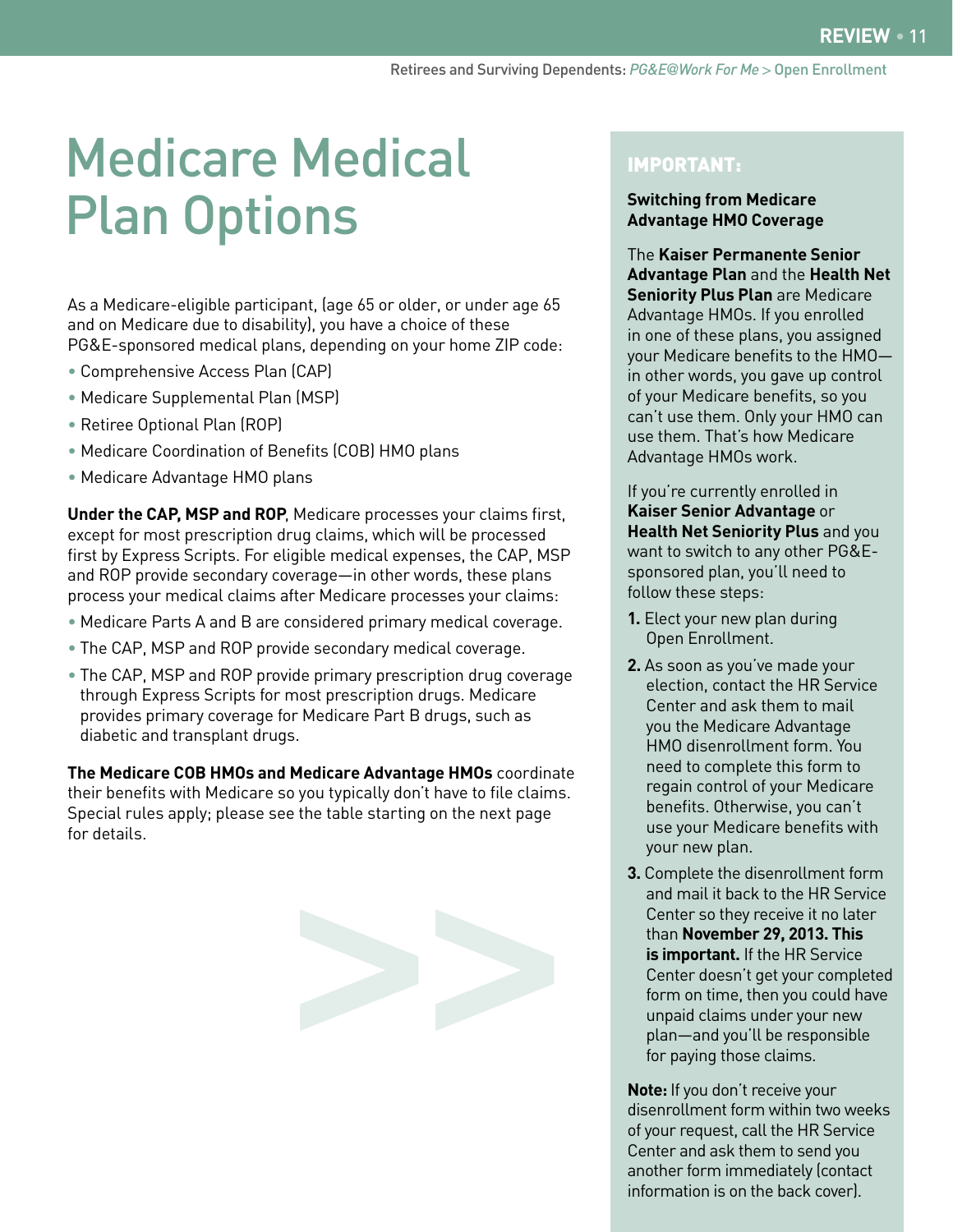| <b>Medicare Plans</b>                   | <b>Overview</b><br>For benefit details, see the Medical Plan<br>Comparison Charts in your enrollment packet                                                                                                                                                                                                                                                                                                                                                                                                                                                             | <b>Notes</b>                                                                                                                                                                                                                                                                                                                                                                                                                                                                                                                                                                                                                                                                                                                                                                                                                                                                                        |
|-----------------------------------------|-------------------------------------------------------------------------------------------------------------------------------------------------------------------------------------------------------------------------------------------------------------------------------------------------------------------------------------------------------------------------------------------------------------------------------------------------------------------------------------------------------------------------------------------------------------------------|-----------------------------------------------------------------------------------------------------------------------------------------------------------------------------------------------------------------------------------------------------------------------------------------------------------------------------------------------------------------------------------------------------------------------------------------------------------------------------------------------------------------------------------------------------------------------------------------------------------------------------------------------------------------------------------------------------------------------------------------------------------------------------------------------------------------------------------------------------------------------------------------------------|
| Comprehensive<br>Access Plan (CAP)*     | The CAP offers coverage from any licensed<br>physician or hospital. There is no network<br>of providers and you don't have to choose a<br>primary care physician.<br>Prescription drug coverage under the<br>CAP is administered by Express Scripts.<br>There is no direct coordination of benefits<br>with Medicare on prescription drugs<br>except for some drugs covered by<br>Medicare Part B. See the Medical Plan<br>Comparison Charts for details.                                                                                                               | The CAP pays only the difference necessary<br>to make your total reimbursement<br>(Medicare's payment + CAP's payment) equal<br>to the amount a non-Medicare member<br>would receive. You still may be required to<br>pay part of the claim.                                                                                                                                                                                                                                                                                                                                                                                                                                                                                                                                                                                                                                                        |
| Medicare<br>Supplemental<br>Plan (MSP)* | The MSP is available only to Medicare-<br>eligible retirees and dependents. There<br>is no network of providers and you don't<br>have to choose a primary care physician.<br>The MSP pays 80% of eligible expenses<br>not paid by Medicare after you pay a<br>\$100 deductible.<br>Prescription drug coverage under the<br>MSP is administered by Express Scripts.<br>There is no direct coordination of benefits<br>with Medicare on prescription drugs<br>except for some drugs covered by<br>Medicare Part B. See the Medical Plan<br>Comparison Charts for details. | The MSP has a \$10,000 lifetime maximum<br>medical plan benefit for each member<br>and a separate \$10,000 lifetime maximum<br>for prescription drugs for each member.<br>However, every January, the plan "restores"<br>up to \$1,000 toward each of these two<br>maximums. The lifetime limit does not<br>include amounts paid by Medicare.<br>If you're enrolled in the MSP and you reach<br>the plan's lifetime maximum benefit limit for<br>either medical or prescription drug benefits,<br>you may choose another plan in your ZIP<br>code/service area within 31 days after reaching<br>the limit. Call the HR Service Center as soon<br>as you're notified by either Anthem Blue Cross<br>or Express Scripts that you have exhausted<br>your \$10,000 lifetime maximum benefit limit.<br>You will have to pay any new deductibles in full<br>for the new plan if you switch plans midyear. |
| <b>Retiree Optional</b><br>Plan (ROP)*  | The ROP lets you use any licensed<br>provider. In exchange for lower<br>monthly contributions, you pay higher<br>out-of-pocket costs when you use<br>medical services.<br>The ROP covers most eligible medical<br>expenses at 70% after you meet the<br>plan's deductibles.<br>Prescription drug coverage under the<br>ROP is administered by Express Scripts.<br>There is no direct coordination of<br>benefits with Medicare on prescription<br>drugs except for some drugs covered by<br>Medicare Part B. See the Medical Plan<br>Comparison Charts for details.     | The ROP pays only the difference necessary<br>to make your total reimbursement<br>(Medicare's payment + ROP's payment) equal<br>to the amount a non-Medicare member would<br>receive. You still may be required to pay part<br>of the claim.                                                                                                                                                                                                                                                                                                                                                                                                                                                                                                                                                                                                                                                        |

\*Under the CAP, Anthem Blue Cross administers medical benefits and ValueOptions administers mental health and substance abuse benefits. Under the MSP and ROP, Anthem Blue Cross administers both medical benefits and mental health and substance abuse benefits. Express Scripts administers prescription drug benefits for the CAP, MSP and ROP.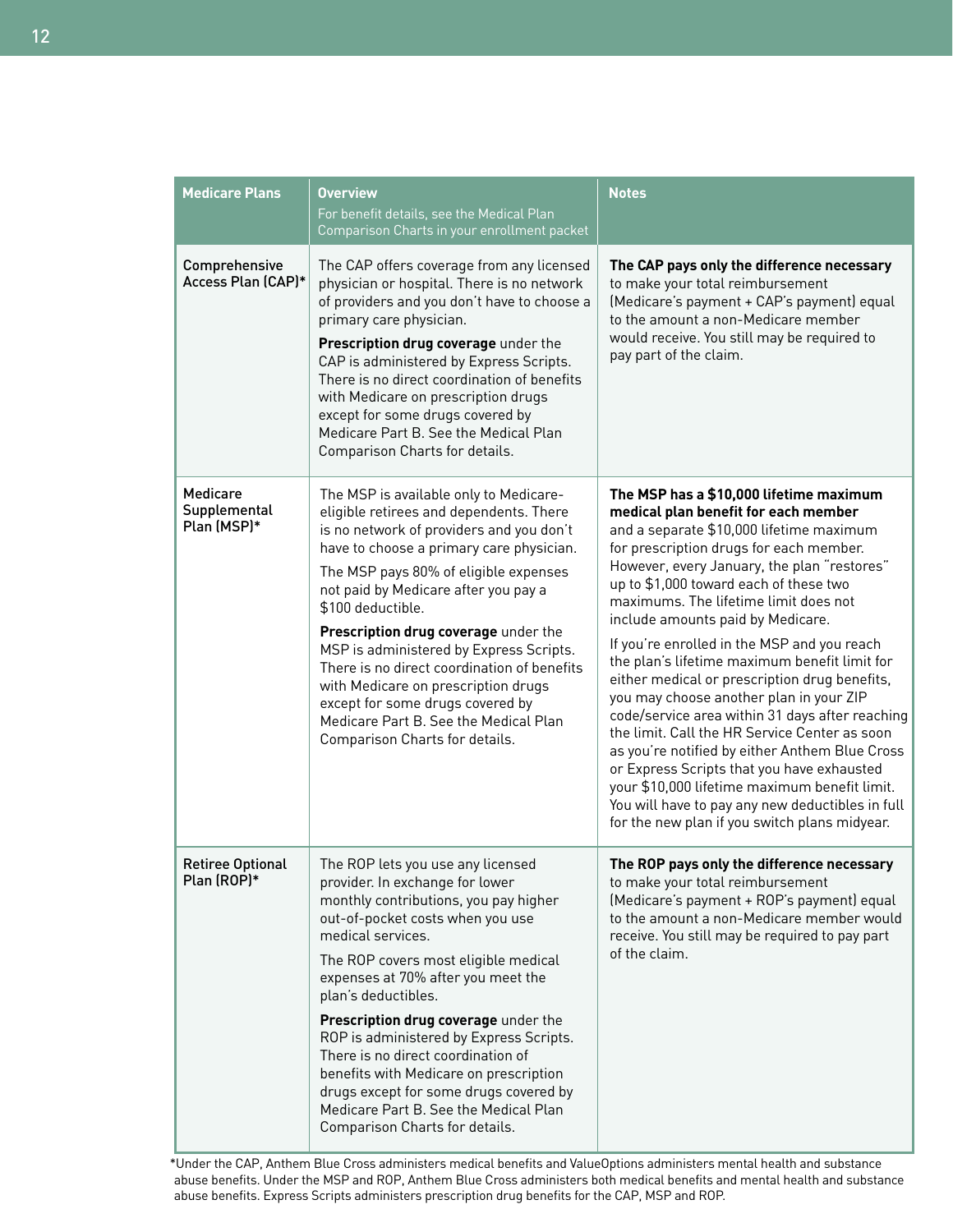| <b>Medicare Plans</b>                                                                  | <b>Overview</b><br>For benefit details, see the Medical Plan<br>Comparison Charts in your enrollment packet                                                                                                                                                                                                                                                                                                                                                                                                                                                                                                                                                                                                                                                                                                                                                                                                                                                                                                                                                                                                                                                                                                                                                                                                                                                                                                               | <b>Notes</b>                                                                                                                                                                                                                                                                                                                                                                                                                                                                                                                                                                                                                                                                                                                                                                                                                                                                                                                                                                                                                                                                                     |
|----------------------------------------------------------------------------------------|---------------------------------------------------------------------------------------------------------------------------------------------------------------------------------------------------------------------------------------------------------------------------------------------------------------------------------------------------------------------------------------------------------------------------------------------------------------------------------------------------------------------------------------------------------------------------------------------------------------------------------------------------------------------------------------------------------------------------------------------------------------------------------------------------------------------------------------------------------------------------------------------------------------------------------------------------------------------------------------------------------------------------------------------------------------------------------------------------------------------------------------------------------------------------------------------------------------------------------------------------------------------------------------------------------------------------------------------------------------------------------------------------------------------------|--------------------------------------------------------------------------------------------------------------------------------------------------------------------------------------------------------------------------------------------------------------------------------------------------------------------------------------------------------------------------------------------------------------------------------------------------------------------------------------------------------------------------------------------------------------------------------------------------------------------------------------------------------------------------------------------------------------------------------------------------------------------------------------------------------------------------------------------------------------------------------------------------------------------------------------------------------------------------------------------------------------------------------------------------------------------------------------------------|
| <b>Medicare</b><br><b>Coordination of</b><br><b>Benefits (COB)</b><br><b>HMO Plans</b> | PG&E-sponsored Medicare COB HMO<br>plans include:<br>• Blue Shield Medicare COB HMO<br>• Health Net Medicare COB HMO<br>Benefits are highest when you use your<br>HMO's network of physicians and hospitals,<br>but you have the option of using licensed<br>providers outside the HMO's network.<br>When you use your HMO's providers, you<br>pay a designated copayment at the time of<br>service. In general, the HMO will coordinate<br>all payments with Medicare and you will not<br>be responsible for any additional payments<br>beyond the designated copayments.<br>When you receive care outside your HMO's<br>network, you'll receive traditional Medicare<br>coverage at the standard level of Medicare<br>benefits.<br><b>Medicare COB HMO prescription drug</b><br>coverage: When you enroll in a Medicare<br>COB HMO, you'll receive that HMO's<br>Medicare Part D prescription drug coverage,<br>which is considered an "enhanced" Medicare<br>prescription drug plan. This means that the<br>Medicare COB HMO's Medicare prescription<br>drug plan has better benefits than the<br>standard Medicare prescription drug benefit,<br>without deductibles or gaps in coverage.<br>You should not enroll in Medicare Part D<br>through a separate Medicare prescription<br>drug plan outside of PG&E. If you do so,<br>your PG&E-sponsored medical and<br>prescription drug benefits will be<br>terminated. | Special enrollment rules: You and your<br>Medicare-eligible dependents must be<br>enrolled in Medicare Parts A and B before<br>you can enroll in a Medicare COB HMO plan.<br>The Medicare COB HMO plans require<br>new enrollees to complete an enrollment<br>application for the plan's Medicare Part D<br>prescription drug coverage. Contact the HR<br>Service Center to request the Medicare Part<br>D prescription drug enrollment application.<br>You'll need to return the completed<br>enrollment application to the HR Service<br>Center. If you don't receive the enrollment<br>application within two weeks of your request,<br>please call the HR Service Center to inquire<br>about the status of your request.<br>If you and your Medicare-eligible<br>dependents are not enrolled in Medicare<br>Parts A and B, or you do not agree to enroll<br>in the HMO's Medicare Part D prescription<br>drug coverage, you won't be able to join the<br>Medicare COB HMO plan. Instead, you'll be<br>enrolled in the CAP, and you'll be responsible<br>for the contributions for that plan. |

*continued on next page*

#### **IMPORTANT:**

**Do not enroll in any Medicare Advantage plan or Medicare Part D Prescription Drug Plan that is not sponsored by PG&E.** 

If you do so, your PG&E-sponsored medical and prescription drug benefits will be terminated.

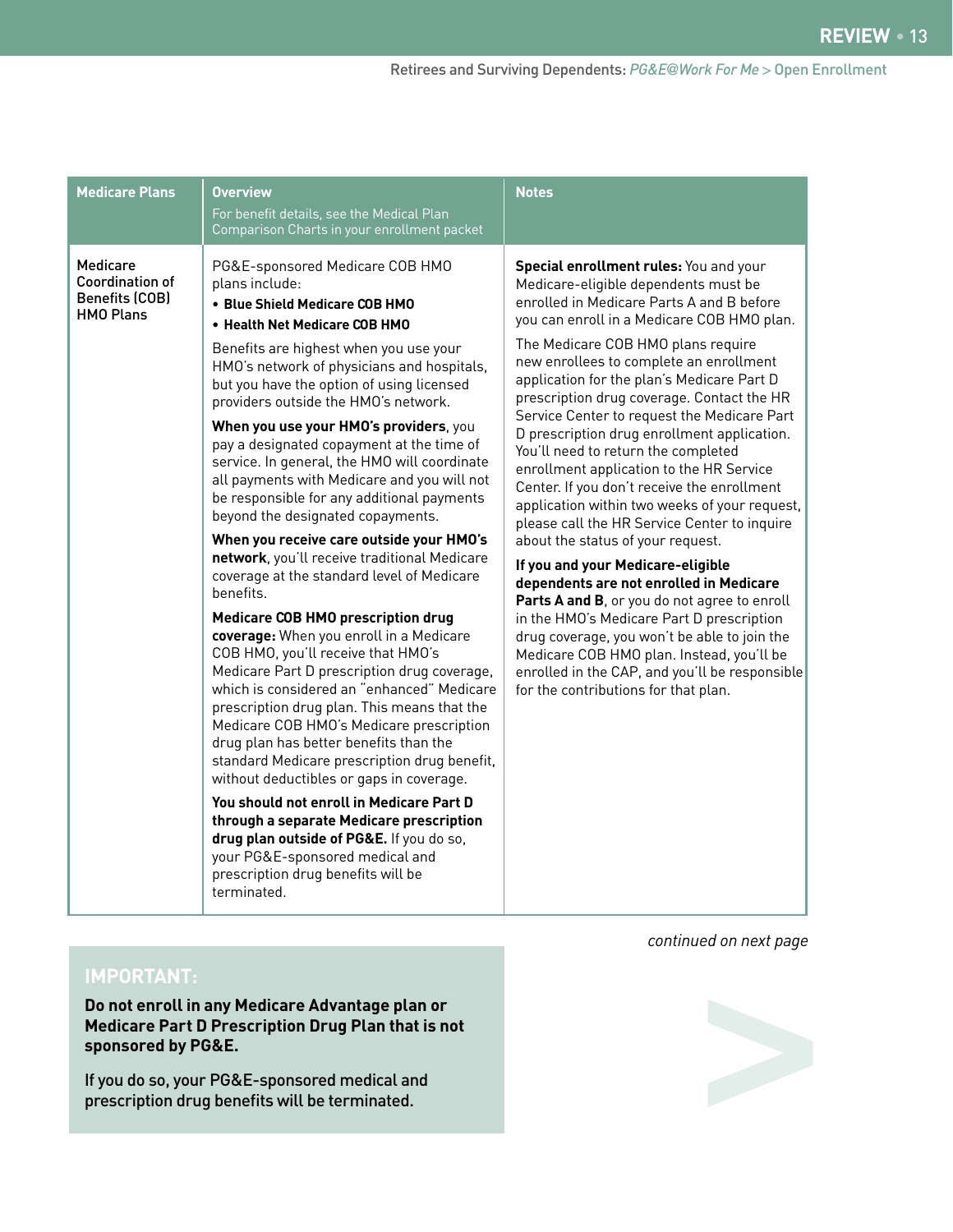| <b>Medicare Plans</b>                     | <b>Overview</b><br>For benefit details, see the Medical Plan<br>Comparison Charts in your enrollment packet                                                                                                                                                                                                                                                                                                                                                                                                                                                                                                                                                                                                                                                                                                                                                                                                                                                                                                                                                                                                                                                                                                                                                                                                                                                                                      | <b>Notes</b>                                                                                                                                                                                                                                                                                                                                                                                                                                                                                                                                                                                                                                                                                                                                                                                                                                                                                                                                                                                                 |
|-------------------------------------------|--------------------------------------------------------------------------------------------------------------------------------------------------------------------------------------------------------------------------------------------------------------------------------------------------------------------------------------------------------------------------------------------------------------------------------------------------------------------------------------------------------------------------------------------------------------------------------------------------------------------------------------------------------------------------------------------------------------------------------------------------------------------------------------------------------------------------------------------------------------------------------------------------------------------------------------------------------------------------------------------------------------------------------------------------------------------------------------------------------------------------------------------------------------------------------------------------------------------------------------------------------------------------------------------------------------------------------------------------------------------------------------------------|--------------------------------------------------------------------------------------------------------------------------------------------------------------------------------------------------------------------------------------------------------------------------------------------------------------------------------------------------------------------------------------------------------------------------------------------------------------------------------------------------------------------------------------------------------------------------------------------------------------------------------------------------------------------------------------------------------------------------------------------------------------------------------------------------------------------------------------------------------------------------------------------------------------------------------------------------------------------------------------------------------------|
| Medicare<br>Advantage<br><b>HMO Plans</b> | PG&E-sponsored Medicare Advantage HMO<br>plans include:<br>• Kaiser Permanente Senior Advantage<br>(North and South)<br>• Health Net Seniority Plus<br>To receive benefits, you must use your<br>HMO's network of physicians and hospitals,<br>except for medical emergencies.<br>Medicare Advantage HMO Plans require<br>that you assign or "give away" your<br>Medicare benefits to the HMO. By doing so,<br>you no longer can use your Medicare<br>benefits outside of the Medicare Advantage<br>HMO network. However, the coverage costs<br>for Medicare Advantage HMO plans typically<br>are lower than those for Medicare COB<br>HMO plans.<br><b>Medicare Advantage HMO prescription</b><br>drug coverage: When you enroll in a<br>Medicare Advantage HMO, you'll be enrolled<br>automatically in the Medicare HMO's Part D<br>prescription drug plan, which is included<br>as part of the Medicare Advantage HMO's<br>benefits. These drug plans are considered<br>"enhanced" Medicare prescription drug<br>plans, meaning they have better benefits<br>than the standard Medicare prescription<br>drug benefit, without deductibles or gaps<br>in coverage.<br>You should not enroll in Medicare Part D<br>through a separate Medicare prescription<br>drug plan outside of PG&E. If you do so,<br>your PG&E-sponsored medical and<br>prescription drug benefits will be<br>terminated. | Special enrollment rules: You and your<br>Medicare-eligible dependents must be<br>enrolled in Medicare Parts A and B and you<br>must sign a Medicare Advantage HMO<br>Enrollment form.<br>This form authorizes assignment of your<br>Medicare benefits (Parts A and B) to the<br>HMO and acknowledges your understanding<br>that you will be enrolled in a Medicare<br>Part D prescription drug plan through the<br>HMO. When you enroll, the HR Service<br>Center will send you the appropriate form<br>to complete and return. If you don't receive<br>the form within two weeks, please call the<br>HR Service Center to inquire about the<br>status of the form.<br>If you and your dependents are not enrolled<br>in Medicare Parts A and B, or you do not<br>agree to complete the Medicare Advantage<br>HMO Enrollment form, you won't be able<br>to join the Medicare Advantage HMO.<br>Instead, you'll be enrolled in the CAP, and<br>you'll be responsible for the contributions<br>for that plan. |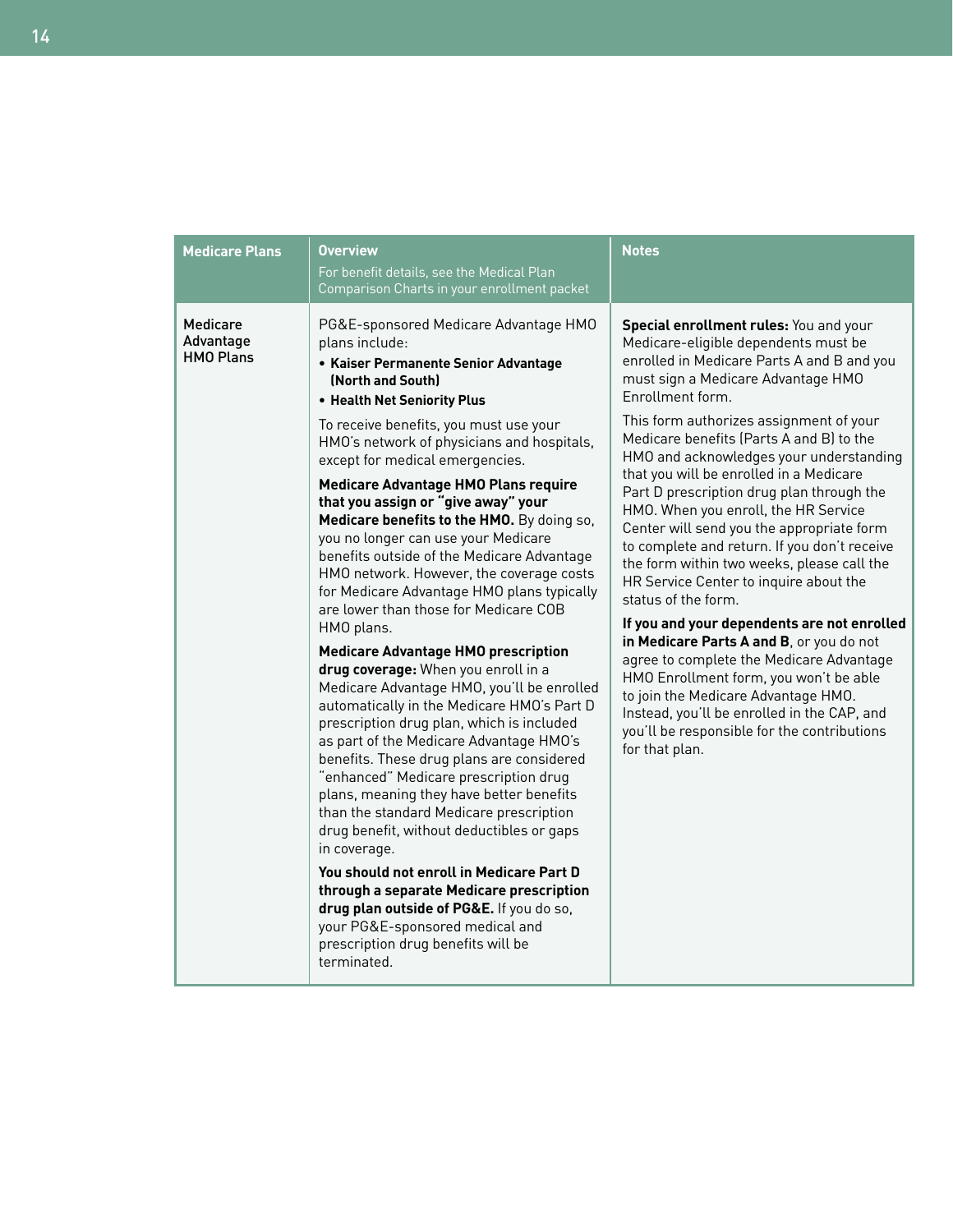# **Medicare Part B Reimbursement for Disabled Members under Age 65**

In 2014, PG&E will continue to reimburse the standard Medicare Part B premium each month to eligible disabled retirees and up to two disabled dependents who are under age 65, enrolled in Medicare Parts A and B, and enrolled in a PG&E-sponsored medical plan.

If you're under age 65 and you believe you or any of your dependents qualify for Social Security due to a disability, please contact Allsup, Inc., at **1-888-339-0743**. PG&E has contracted with Allsup, Inc., to provide Social Security enrollment assistance at no cost to potentially eligible disabled retirees or dependents.

#### IMPORTANT:

#### **You and Your Covered Dependents Must Enroll in Medicare When Eligible**

**Be sure to enroll in Medicare Parts A and B** as soon as you or your dependents become eligible for Medicare. In addition, if you or a dependent becomes eligible for Medicare due to disability before age 65, you must notify the HR Service Center so your records can be updated and your claims can be properly coordinated with Medicare. The HR Service Center must receive a copy of your Medicare card before PG&E can begin reimbursing you for your Part B premium.

All PG&E-sponsored Medicare plans coordinate benefits with Medicare, which means they pay only the difference between what Medicare Parts A and B would pay and what the PG&E plan would pay—even if you're not enrolled in Medicare Parts A and B. To receive full benefits, you need to be covered by Medicare Parts A and B.

Typically, you're enrolled automatically in Medicare Parts A and B if you've been receiving Social Security benefits for at least two years. Otherwise, you need to contact the Social Security Administration three months before turning age 65. You must pay a separate premium to the Social Security Administration for Part B coverage.

If you and your Medicare-eligible dependents aren't enrolled in both Medicare Parts A and B when eligible, your PG&E-sponsored medical plan will **not pay the charges** that would otherwise have been covered by Medicare, and you will not be eligible to enroll in a Medicare COB HMO plan or a Medicare Advantage HMO plan. In addition, you will not qualify for Medicare Part B reimbursement from PG&E and you will have to pay Medicare a penalty to obtain Part B coverage.

# **HOW TO REQUEST PART B PREMIUM REIMBURSEMENT CREDITS**

Once you're enrolled in Medicare Parts A and B, you must contact the HR Service Center and provide a copy of your Medicare card showing your Medicare claim number and Medicare effective date to qualify for and initiate the monthly reimbursement. PG&E will not issue reimbursement on a retroactive basis, so it's important that you send the HR Service Center a copy of your Medicare card when you first obtain Part B coverage.

The maximum number of reimbursements a family can receive for disabled members is three.

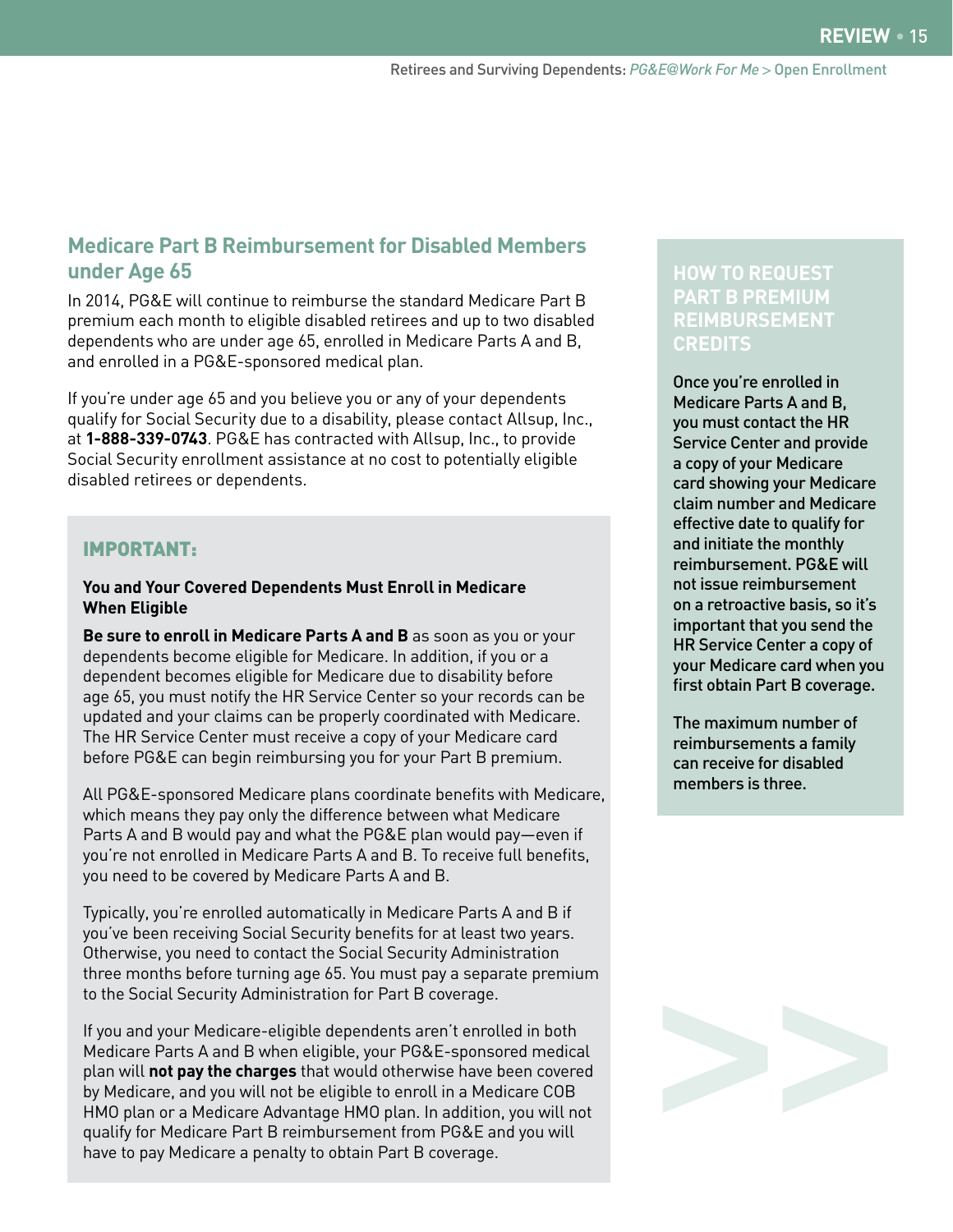For details about prescription drug benefits, see the Medical

#### IMPORTANT:

**Do not enroll in any Medicare** 

If you do so, your PG&Esponsored medical and prescription drug benefits will be terminated.

# **Prescription Drug Coverage Provided through PG&E-Sponsored Medical Plans**

Prescription drug coverage is included in all the medical plans PG&E sponsors. However, there is no direct coordination of benefits with Medicare on prescription drugs, except for some drugs covered by Medicare Part B. Every plan that PG&E offers to Medicare-eligible participants has a higher prescription drug benefit than the basic Medicare Part D prescription drug benefit.

#### **HOW PRESCRIPTION DRUG COVERAGE WORKS IN PG&E-SPONSORED MEDICAL PLANS**

**You're not enrolled in a Medicare Part D prescription drug plan if you're enrolled in an Anthem plan (CAP, MSP or ROP)**. Instead, you have prescription drug coverage through Express Scripts:

- **•** CAP members remain in the same prescription drug plan, via Express Scripts, as non-Medicare CAP and NAP members.
- **•** ROP and MSP members are also enrolled via Express Scripts, but they have different levels of coverage than CAP members.

#### **You are enrolled in a Medicare Part D prescription drug plan if you're enrolled in one of the following plans:**

- **•** Medicare COB HMO Plan—Blue Shield Medicare COB Plan or Health Net Medicare COB Plan
- **•** Medicare Advantage HMO Plan—Health Net Seniority Plus Plan or Kaiser Permanente Senior Advantage Plan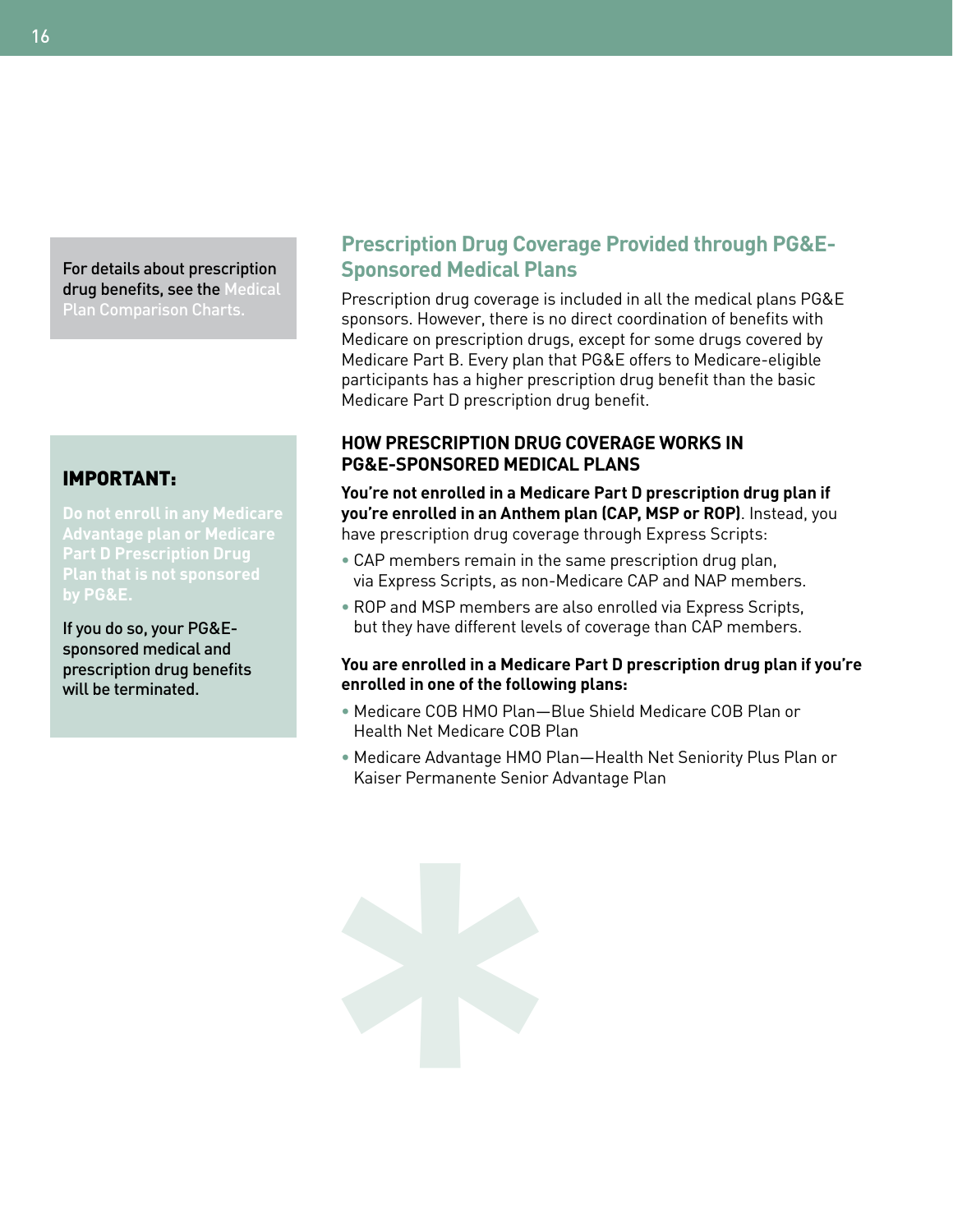# Your Contributions for Medical Coverage

If you qualify for PG&E-sponsored retiree medical plan coverage, you and PG&E (or if applicable, a Participating Employer)\* share the cost of any PG&E-sponsored coverage.

There are two retiree medical contribution programs:

- **• Retiree Medical Employer Contribution (RMEC).** This program is for eligible individuals who retired before 2011.
- **• Retiree Medical Savings Account (RMSA).** This program is for eligible individuals who retire in 2011 and later.

Eligible individuals retiring September 2009 through December 2010 were able to choose the RMEC or the RMSA, effective January 1, 2011. This was a one-time, irrevocable choice.

\*Note: As used in this section, the term "PG&E" means a Participating Employer with respect to such employer's employees and retirees. See page 29 for the definition of a Participating Employer.

#### **KEY ACRONYMS**

**RMEC:** Retiree Medical Employer Contribution

**RPOA:** Retiree Premium Offset Account (available with the RMEC)

**RMSA:** Retiree Medical Savings Account

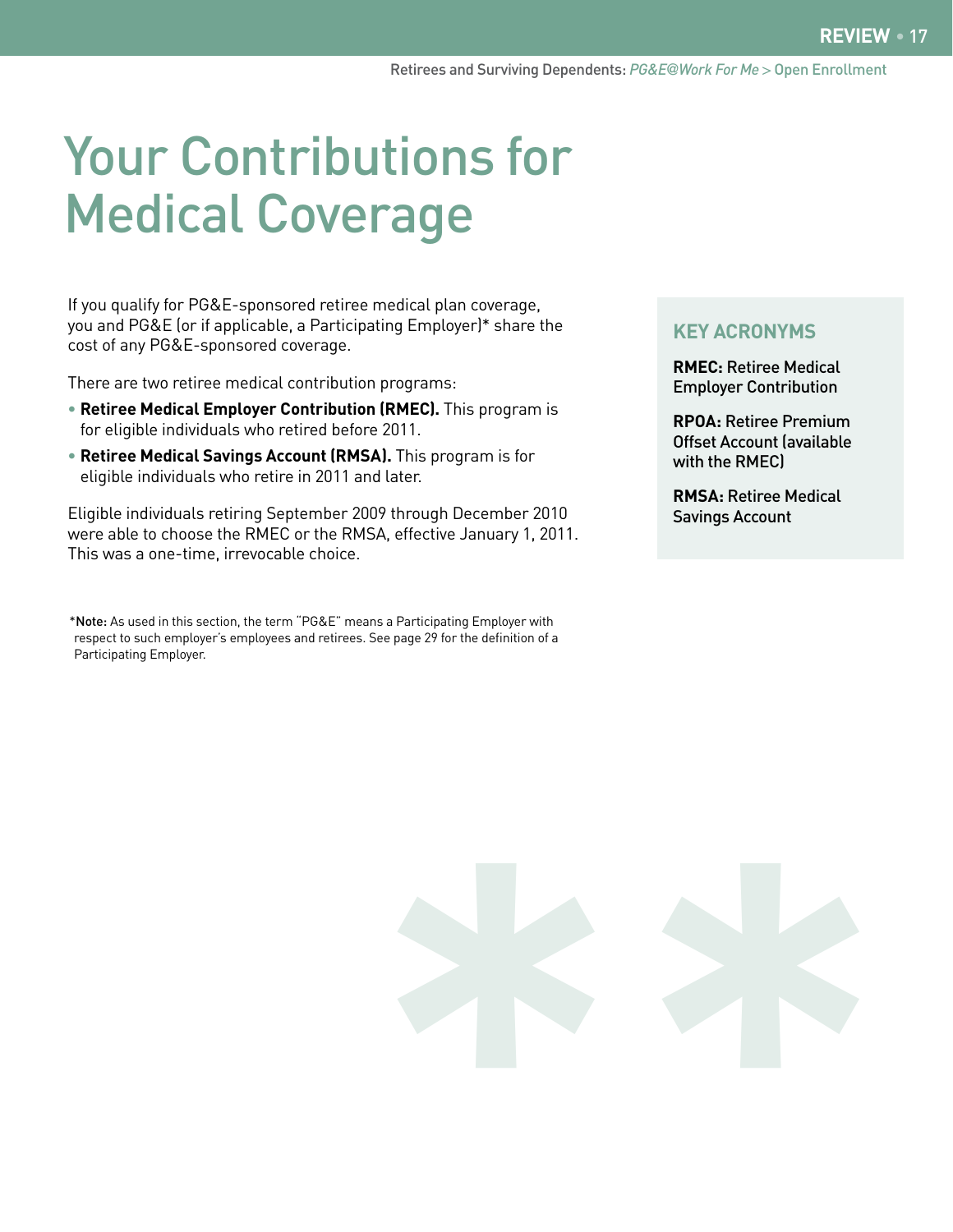# Retiree Medical Employer Contribution (RMEC) Program

# **ACTUAL PG&E CONTRIBUTION BASED ON CREDITED SERVICE**

Non-Medicare retirees with 10 to 25 years of service will receive a PG&E contribution ranging from 50 to 65 percent of the cost of NAP or CAP coverage, scaled proportionately based on years and months of credited service. Annual PG&E contributions cannot exceed the following annual maximum limit, also scaled proportionately based on years and months of credited service:

- \$13,000 per enrolled non-Medicare retiree, plus
- \$13,000 per enrolled non-Medicare spouse or registered domestic partner, plus
- \$13,000 total for enrolled non-Medicare children (this limit applies for all of your enrolled children if at least one of your enrolled children is not eligible for Medicare)

#### *If You Retired Before 2011 or You Elected the RMEC in 2010*

Under the RMEC program, PG&E's maximum contributions for retiree medical coverage are limited to set dollar amounts. PG&E pays a portion of the cost of retiree medical coverage up to an annual limit. The amount PG&E contributes toward the cost of your coverage is based on your age, the age of your spouse or domestic partner, whether you're covering any children and your years of credited service. You're responsible for paying the remaining portion of the cost of coverage. PG&E will share in the cost of medical inflation until PG&E contributions reach the new maximum dollar limit under the RMEC. After that point, participants will absorb the entire cost of coverage increases because PG&E's contribution is fixed.

If you're a RMEC participant, PG&E only helps pay a portion of your PG&E-sponsored medical plan premiums. PG&E will not make RMEC contributions to pay for any private insurance coverage you may choose to enroll in.

# **RMEC for Non-Medicare Participants**

Each year, PG&E will contribute up to an amount equivalent to 65 percent of the monthly cost of the Anthem Blue Cross-administered NAP or CAP for that year, until the amount PG&E contributes reaches the maximum annual dollar limit. The actual annual dollar limit that PG&E will contribute is based on your years and months of credited service, as described in the column to the left.

If you enroll in another PG&E-sponsored retiree medical plan instead of the NAP or CAP, PG&E will contribute the equivalent amount to the cost of your coverage, provided however, that the maximum PG&E contribution is no more than 72 percent of the monthly cost of coverage for the plan you elect. In other words, non-Medicare retirees and non-Medicare dependents must pay at least 28 percent of their monthly coverage costs.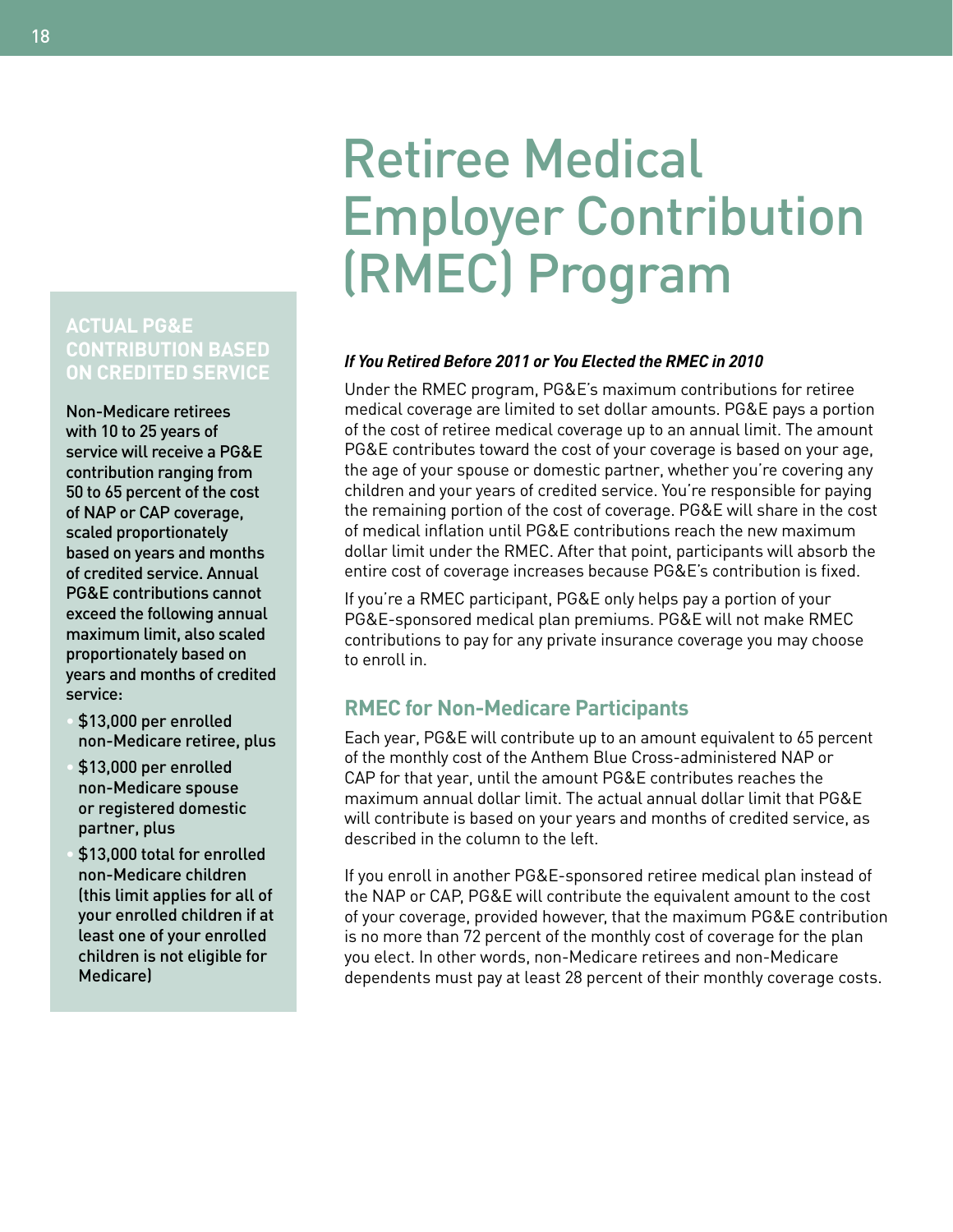# **RMEC for Medicare Participants**

PG&E increases the base monthly contribution each year by the weighted average cost increase of all PG&E Medicare plans based on the prior year's cost experience. For 2014, the base monthly contribution will be \$105.67. The annual increases will continue until the amount PG&E pays for Medicare retirees with 25 or more years of credited service reaches the maximum annual limit. The maximum annual limit is:

- \$2,500 per enrolled Medicare retiree, plus
- \$2,500 per enrolled Medicare spouse or registered domestic partner, plus
- \$2,500 total for enrolled Medicare-eligible children

In addition, PG&E's base monthly contribution for a Medicare retiree with 10 to 25 years of credited service is scaled proportionately, from \$33.82 to \$105.67 in 2014, based on the Medicare retiree's years and months of credited service. Annual PG&E contributions cannot exceed the maximum annual limits, also scaled proportionately based on years and months of credited service.

Medicare retirees with retirement dates in 2003 or earlier who have fewer than 25 years of service will continue to receive the full base PG&E contribution, up to the annual maximum limit.

## **Separate RMEC Contributions for Retirees and Dependents**

Under the RMEC program, PG&E provides separate contributions for retirees, spouses or registered domestic partners and eligible children.

Following the example at the right, PG&E's highest annual contribution toward the cost of PG&E-sponsored retiree coverage would be:

- For Chuck, a Medicare retiree—up to \$2,500 per year, plus
- For Sue, a non-Medicare spouse—up to \$13,000 per year, plus
- For Sarah and Emma, Chuck's non-Medicare children—up to \$13,000 total per year

If Sarah were eligible for Medicare and Emma was not, the total annual limit for Chuck's children still would be \$13,000. The higher total limit applies for all children when at least one is not eligible for Medicare. If both Sarah and Emma were eligible for Medicare, the total limit would be \$2,500.



#### **EXAMPLE:**

#### **Medicare-Eligible Chuck and His Young Family**

- Chuck is 67 and retired from PG&E with 26 years of credited service.
- He's eligible for Medicare, but his wife, Sue, and their children are not.
- Chuck's wife and children are enrolled as dependents under his PG&E-sponsored retiree medical coverage.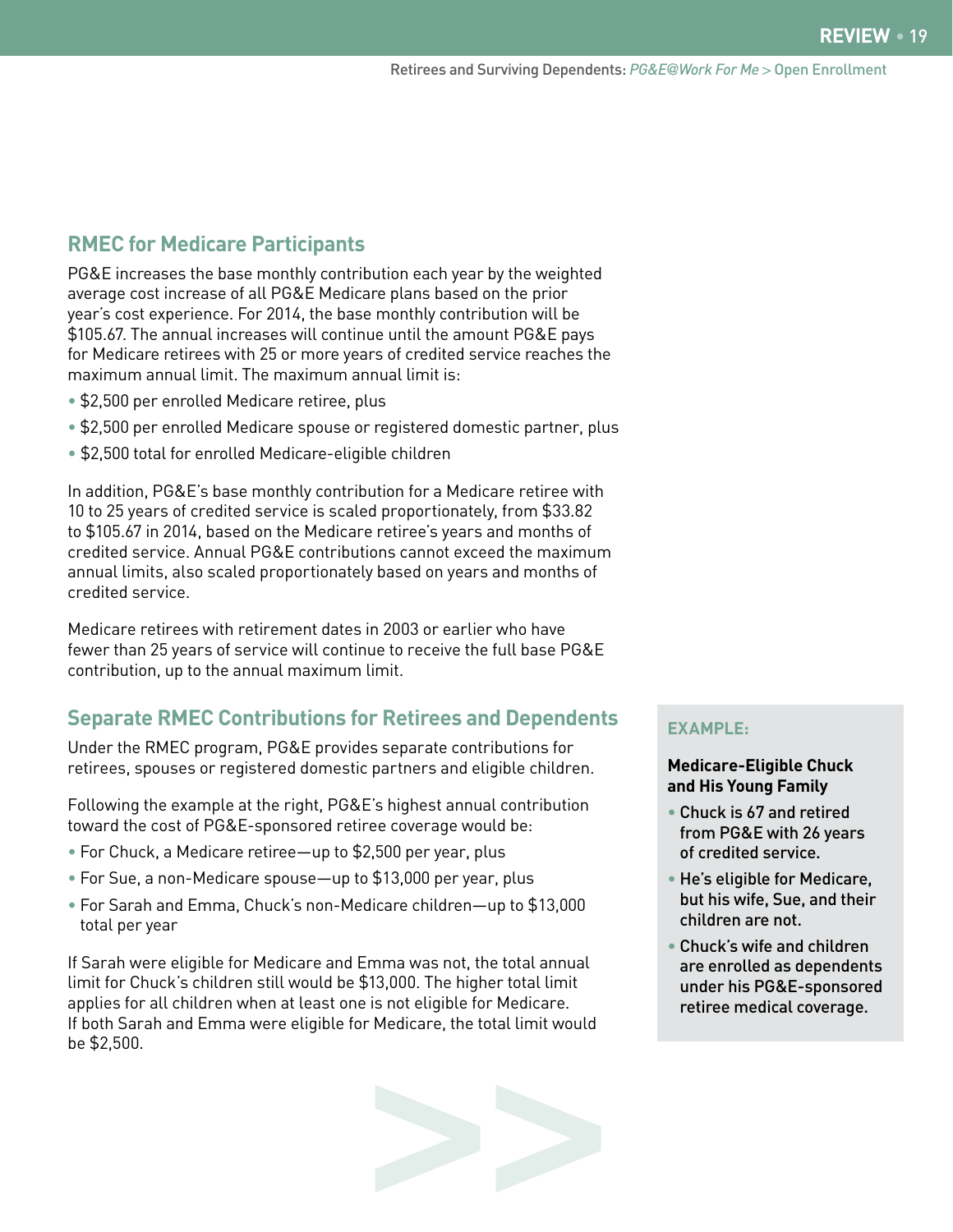#### **USING YOUR RPOA**

Each year during Open Enrollment, if you have a positive RPOA balance, you can elect to start, stop or continue using your RPOA to pay a portion of your medical plan contributions for the upcoming calendar year.

Remember, you must deplete your RPOA50 balance before using your RPOA25. Therefore, if you elect to use your RPOA account and you have a positive RPOA50 balance, you automatically will use the RPOA50 first. If you deplete your RPOA50 balance midyear and you have an RPOA25 balance, you must begin using this balance the following month even if you would prefer to "save" it.

# **Retiree Premium Offset Account (RPOA) Available with the RMEC**

The RPOA is intended to help retirees reduce the amount they pay for PG&E-sponsored medical plan coverage.

The RPOA is not a medical plan, nor does the account have any cash value. Rather, it's a bookkeeping account containing credits that can be used to help eligible retirees offset, or reduce, their monthly PG&E-sponsored medical plan contributions. The RPOA is fully funded by PG&E, so it costs you nothing. There are two RPOAs: The RPOA50 and the RPOA25. Not all retirees who qualified for the RPOA50 qualified for the RPOA25.

You must be enrolled in a PG&E-sponsored retiree medical plan to take advantage of the RPOA. If you drop your PG&E coverage for 2014 and enroll in private health insurance, any balance in your RPOA will be frozen. You won't lose your RPOA, but you can't use it to pay for non-PG&E-sponsored health care. You can only use your RPOA balance to help pay for PG&E-sponsored medical coverage. If you later re-enroll in a PG&E-sponsored medical plan, your RPOA balance will be unfrozen.

#### **RPOA50**

**Under the RMEC, all retirees who had at least 10 years of credited service were eligible for the RPOA50.** The RPOA50 was a one-time allotment of \$500 for each year of credited service beyond your first 10 years of credited service, up to a maximum of \$7,500.

You can use the RPOA50 to offset 50 percent of your monthly medical contributions as long as you have a balance in your RPOA50 allotment.

#### **RPOA25**

**If you retired on or before January 1, 2007, with 10 or more years of credited service**, you may have received an additional RPOA allotment called the RPOA25. After you have depleted your initial RPOA50 allotment, you can use the RPOA25 to offset 25 percent of your cost for PG&Esponsored medical plan coverage. You cannot use your RPOA25 until your original RPOA50 has been depleted. If you're using the RPOA50 and you deplete that balance, usage of your RPOA25 will automatically begin the month following the month in which your RPOA50 is depleted.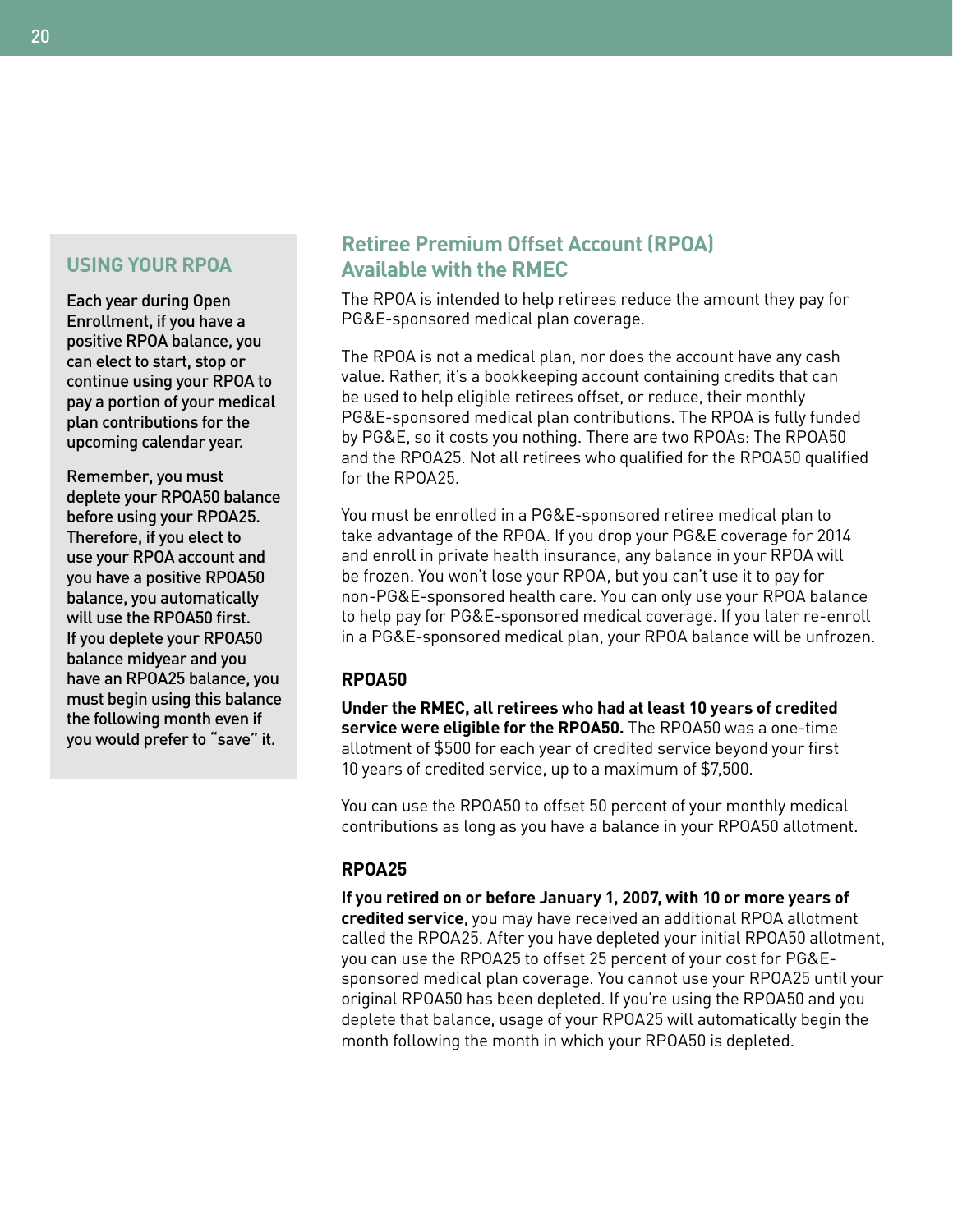#### **CHANGING YOUR RPOA ELECTION**

You may change your RPOA usage election for the coming year by indicating your election during Open Enrollment. If you don't request a change during Open Enrollment, your current RPOA usage election will remain in effect for 2014. After Open Enrollment ends, you may change your RPOA election during the year only if you have an eligible change-in-status event. For details, see your copy of the *Summary of Benefits Handbook*.

If your RPOA balance is depleted during the year, you'll be responsible for paying the full amount of your medical plan contributions through the end of the year. You will not be allowed to switch to a less expensive medical plan during the year if your RPOA account is depleted. If your RPOA account balance is low, you may want to consider switching to a less expensive medical plan during Open Enrollment.

#### **Surviving Dependent Contributions and the RPOA**

Surviving dependents pay the full cost of their medical plan coverage. In addition, all surviving dependents are eligible to "inherit" your RPOA balance if all of these conditions are met:

- They became surviving dependents on or after January 1, 2004, and
- You were eligible for the retiree RPOA, and
- An RPOA balance remained at the time of your death.

The surviving dependent can use the "inherited" RPOA balance to reduce the cost of his or her medical plan coverage until the RPOA balance is depleted or until the surviving dependent is no longer eligible for PG&E-sponsored retiree medical coverage.

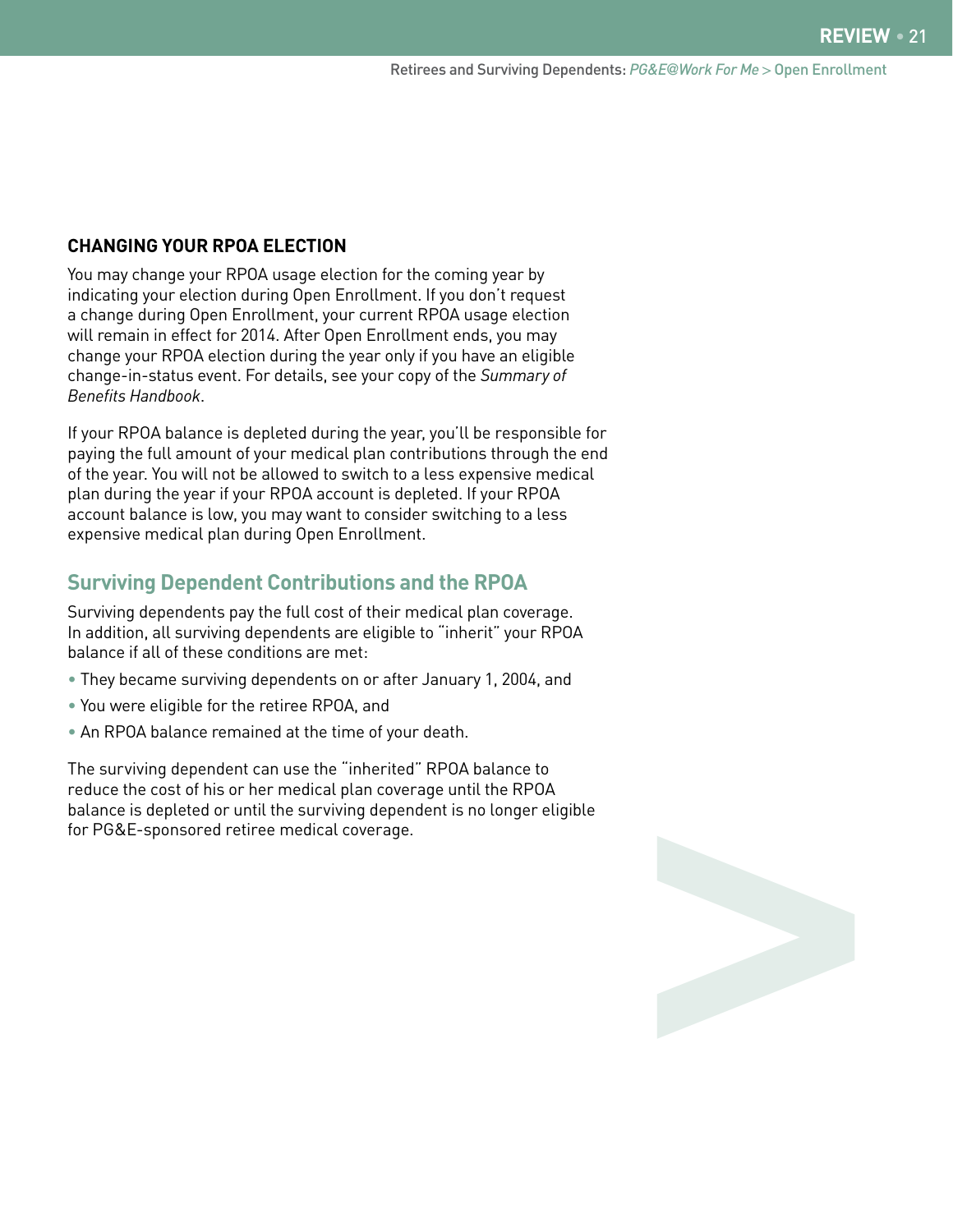# **Calculating Your RMEC Contributions**

Your monthly contribution for medical coverage is the difference between the full cost of coverage for the plan in which you're enrolled and the amount PG&E contributes through the RMEC (and the RPOA, if applicable). You and PG&E share the cost of your PG&E-sponsored retiree medical coverage.

Check your 2014 Enrollment Worksheet to see which plans you're eligible to join and the monthly contributions for each plan.

#### **SAMPLE 2014 MONTHLY COVERAGE COSTS UNDER THE RMEC**

If you have an RPOA balance, you may use the account to reduce your monthly contribution. This example is for Tom and Elaine, a retiree\* and spouse who have PG&E contributions under the RMEC program and who are both:

- Eligible for Medicare
- Enrolled in the CAP

| <b>EXAMPLE:</b><br><b>COMPREHENSIVE</b><br><b>ACCESS PLAN (CAP)</b> | <b>No RPOA</b><br><b>Account</b><br><b>Election</b> | <b>Election</b><br><b>To Use</b><br><b>RPOA50</b> | <b>Election</b><br><b>To Use</b><br><b>RPOA25</b> |
|---------------------------------------------------------------------|-----------------------------------------------------|---------------------------------------------------|---------------------------------------------------|
| <b>Monthly Cost</b>                                                 | \$701.70                                            | \$701.70                                          | \$701.70                                          |
| <b>PG&amp;E's Contribution</b>                                      | $-$ \$211.34                                        | $-$ \$211.34                                      | $-$ \$211.34                                      |
| Tom and Elaine's<br><b>Contribution Without RPOA</b>                | \$490.36                                            | \$490.36                                          | \$490.36                                          |
| RP0A50 or RP0A25 Election                                           | N/A                                                 | \$245.18                                          | \$122.59                                          |
| Tom and Elaine's<br><b>Net Monthly Contribution</b>                 | \$490.36                                            | \$245.18                                          | \$367.77                                          |

\*Assumes Tom has 25 or more years of credited service

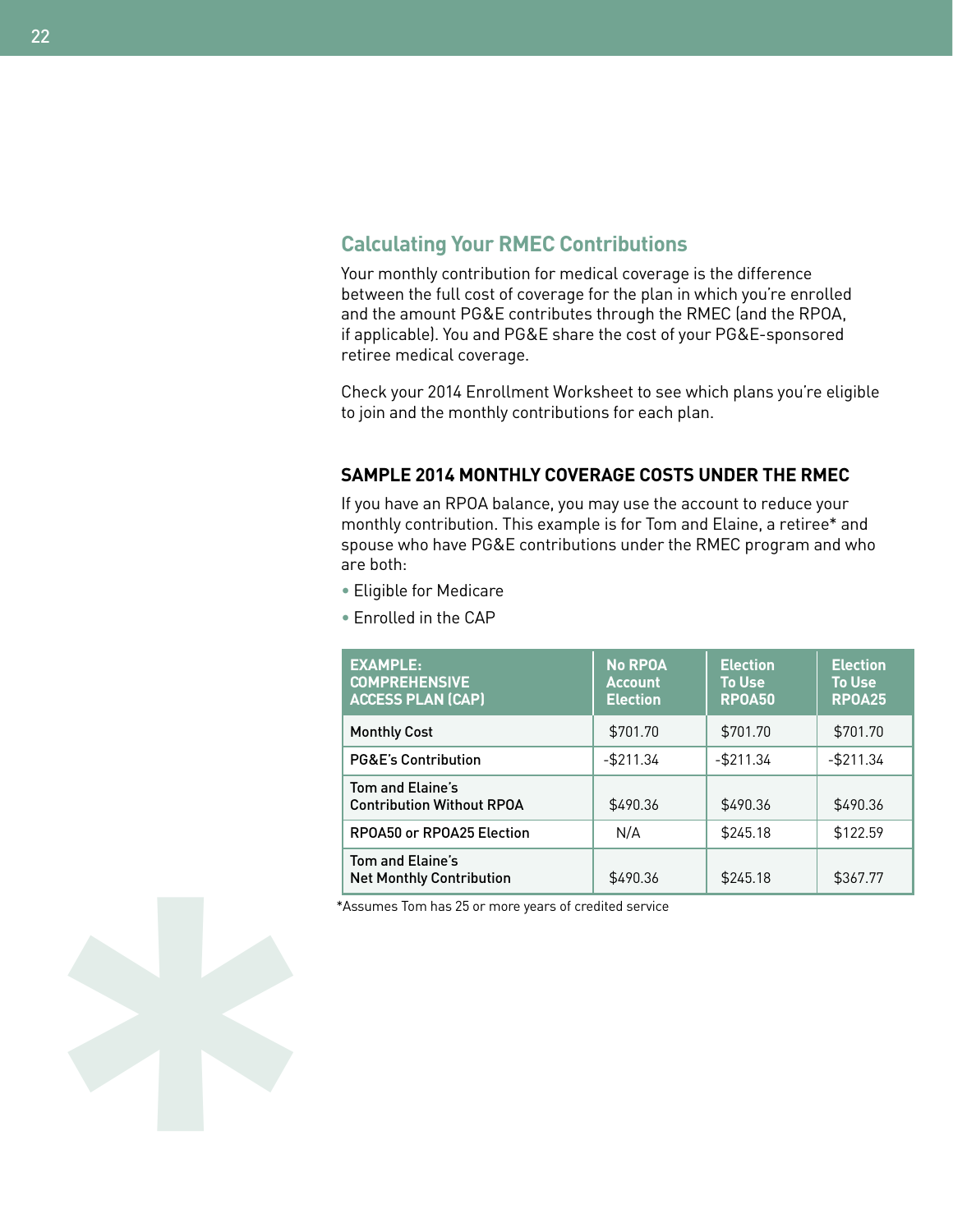# Retiree Medical Savings Account (RMSA) Program

#### *If You Retired in 2011 or Later or You Elected the RMSA in 2010*

As of January 1, 2011, the RMSA program replaced the RMEC program for eligible individuals who retired in 2011 or later, or who elected the RMSA in 2010. Under the RMSA program, PG&E creates separate accounts for you and your eligible spouse or registered domestic partner at the time you retire. Your enrolled children won't get a separate RMSA, but you can use your RMSA to help pay for their coverage under your PG&E-sponsored retiree medical plan. Only PG&E can credit your RMSA with non-taxable contributions. You may not contribute to your account, as it has no cash value.

The balance in your RMSA is available solely to help you pay for your PG&Esponsored retiree medical coverage. The amount PG&E contributes toward your RMSA is based on your age and years of service: The more years of service you have and the older you are when you retire, the higher the value of your RMSA. You're responsible for paying the remaining portion of the cost of coverage.

New retirees will receive the RMSA as though it has always been in place. Here's how PG&E contributes to the RMSA:

| Your Account-                                                                                                                                                                                        | <b>Your Spouse or Registered Domestic</b>     |
|------------------------------------------------------------------------------------------------------------------------------------------------------------------------------------------------------|-----------------------------------------------|
| <b>PG&amp;E Contributes:</b>                                                                                                                                                                         | Partner's Account*-PG&E Contributes:          |
| \$5,000 a year to your account for                                                                                                                                                                   | \$5,000 a year to your spouse or registered   |
| each year you're employed by PG&E,                                                                                                                                                                   | domestic partner's account for each year      |
| starting when you reach age 45                                                                                                                                                                       | you're employed by PG&E, starting when you    |
| (or later if hired after age 45)                                                                                                                                                                     | reach age 45 (or later if hired after age 45) |
| Additional \$1,000 a year to your<br>account for each year of credited<br>service beyond 15 years (including<br>credited service before age 45)-<br>credited at retirement                           | Not applicable                                |
| Up to an additional lump sum of<br>\$7,500 to your account based on your<br>years of credited service, prorated from<br>10 to 25 years of service-credited at<br>retirement (equivalent to the RPOA) | Not applicable                                |
| 4.5% interest to your account,                                                                                                                                                                       | 4.5% interest to your spouse or registered    |
| compounded annually beginning at                                                                                                                                                                     | domestic partner's account, compounded        |
| the end of the year in which you reach                                                                                                                                                               | annually beginning at the end of the year in  |
| age 46                                                                                                                                                                                               | which you reach age 46                        |

#### \*For your spouse or registered domestic partner to be eligible for the RMSA, you must be married or in your registered domestic partnership on your retirement date.

#### **LUMP-SUM ALLOTMENT AND THE RMSA**

Under the RMSA, all retirees with at least 10 years of credited service can receive an allotment of \$500 for each year of credited service beyond their first 10 years of credited service, up to a maximum lump-sum allotment of \$7,500. This lump-sum allotment will be prorated based on your years of credited service, and will be factored into the total value of your RMSA. It won't be visible as a separate line item on the monthly pension pay statements. Because the additional allotment is included in your total RMSA balance, you'll see one RMSA deduction amount when making your monthly contributions for medical coverage.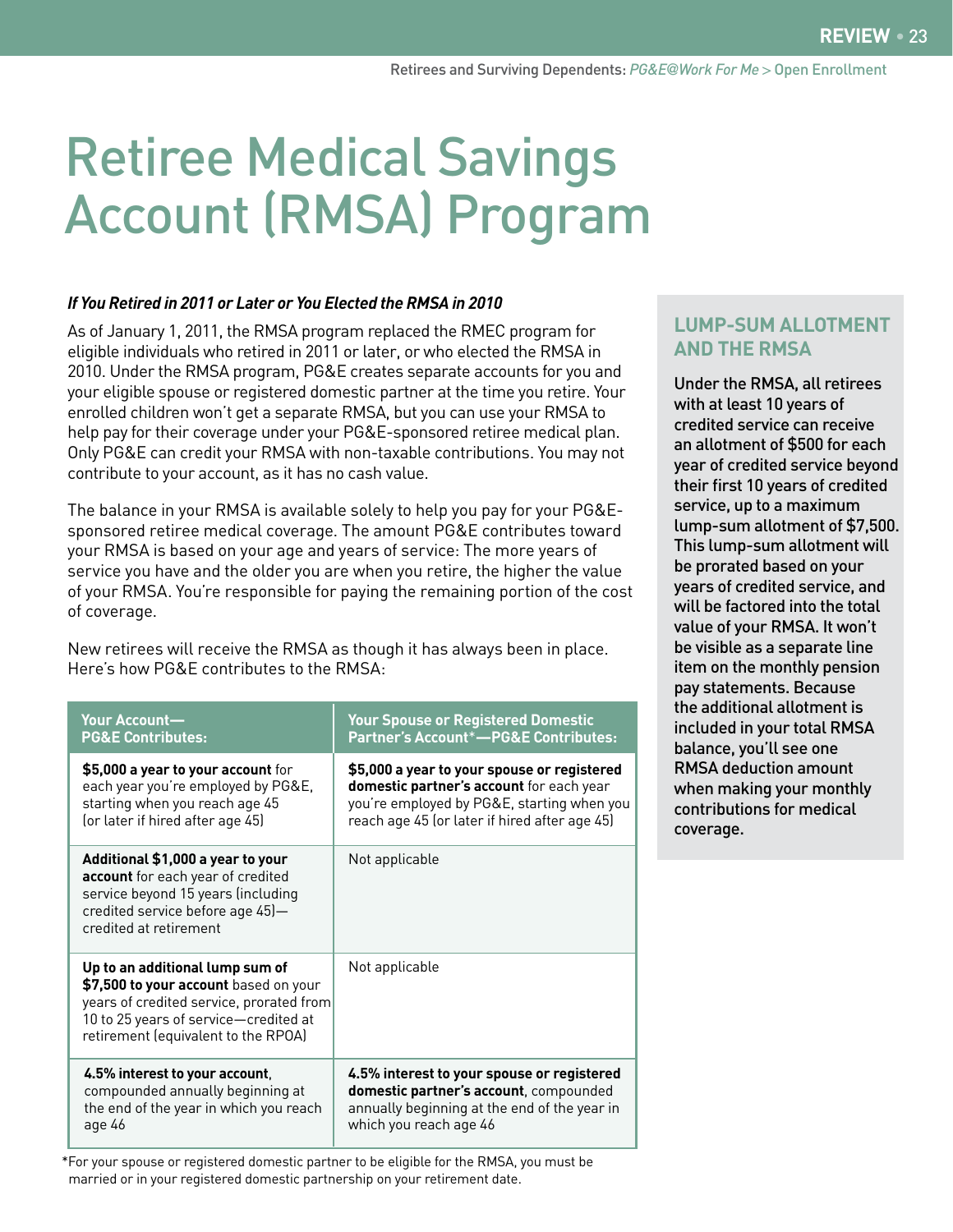## **RMSA Contributions**

Each year, the RMSA will pay a monthly percentage of your cost for PG&E-sponsored retiree medical coverage until your account is depleted. At that point, you will pay 100 percent of the cost. The percentage the RMSA will pay depends on what year it is.

- In 2014, the RMSA will pay 59 percent of the cost of non-Medicare retiree medical coverage and 30 percent of the cost of Medicare retiree medical coverage.
- For non-Medicare retirees, the percentage the RMSA pays will decrease until 2016, when the percentage will stay at 55 percent for 2016 and future years. Although the payment percentage initially decreases, the actual dollar amount paid by the RMSA is likely to increase as medical inflation increases.
- For Medicare retirees, the RMSA will pay 30 percent for 2014 and future years.

| <b>Year</b> | Non-Medicare Retirees and Spouses/<br><b>Registered Domestic Partners</b> | <b>Medicare Retirees and Spouses/</b><br><b>Registered Domestic Partners</b> |  |
|-------------|---------------------------------------------------------------------------|------------------------------------------------------------------------------|--|
|             | The RMSA will pay this percentage of retiree medical coverage costs:      |                                                                              |  |
| 2014        | 59%                                                                       | 30%                                                                          |  |
| 2015        | 57%                                                                       | 30%                                                                          |  |
| 2016        | 55%                                                                       | 30%                                                                          |  |
| 2017        | 55%                                                                       | 30%                                                                          |  |
| 2018        | 55%                                                                       | 30%                                                                          |  |

# **IF YOU DROP YOUR PG&E COVERAGE**

**If you're a PG&E retiree and you decide to drop your PG&Esponsored coverage for 2014 and enroll in private health insurance, any balance in your RMSA will be frozen. You won't lose your RMSA balance, but you can't use it to pay for non-PG&E-sponsored health care. You can only use it to help pay for PG&E-sponsored medical coverage. Your RMSA balance will be unfrozen if you later re-enroll in a PG&Esponsored medical plan.**

**If you're a surviving spouse or dependent and you decide to drop your PG&E coverage for 2014, you will not be eligible to enroll in PG&E-sponsored coverage in the future.**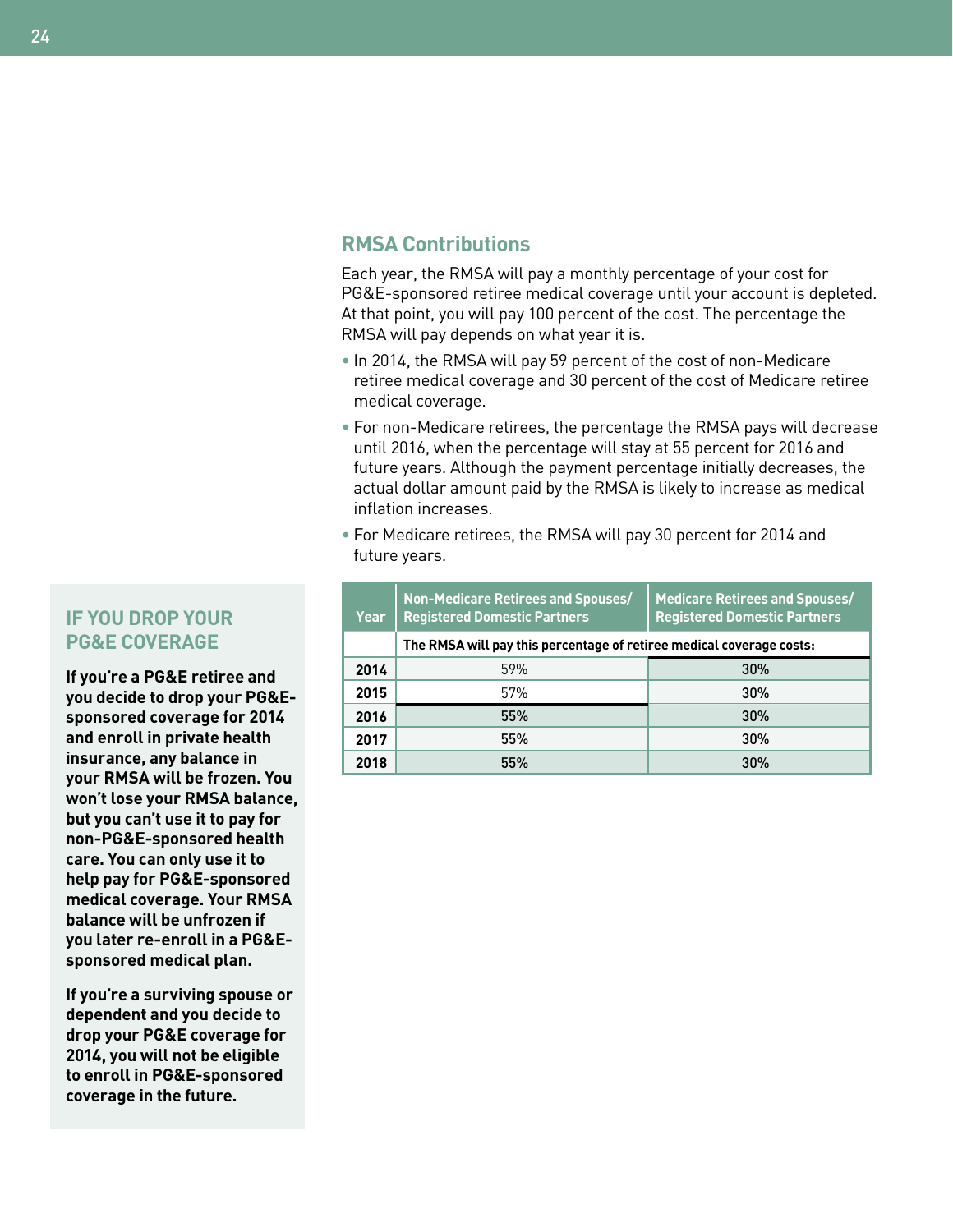## **Surviving Dependent Contributions and the RMSA**

The RMSA of your enrolled surviving spouse or registered domestic partner will continue to help pay for his or her PG&E-sponsored retiree medical coverage as well as the cost of coverage for any enrolled eligible children until:

- The account is depleted
- The enrolled surviving spouse or registered domestic partner becomes eligible for Medicare

Then, your enrolled surviving spouse or registered domestic partner must pay the full cost of coverage.

In addition, your surviving dependents (spouse, registered domestic partner, children) can't use the RMSA to pay for non-PG&E-sponsored health coverage—for example, if they drop PG&E-sponsored coverage or are no longer eligible for PG&E-sponsored coverage.

#### **Calculating Your RMSA Contributions**

Your monthly contribution for medical coverage is the difference between the full cost of coverage for the plan in which you're enrolled and the amount PG&E contributes through the RMSA. You and PG&E share the cost of your PG&E-sponsored retiree medical coverage.

Check your 2014 Enrollment Worksheet to see which plans you're eligible to join and the monthly contributions for each plan.

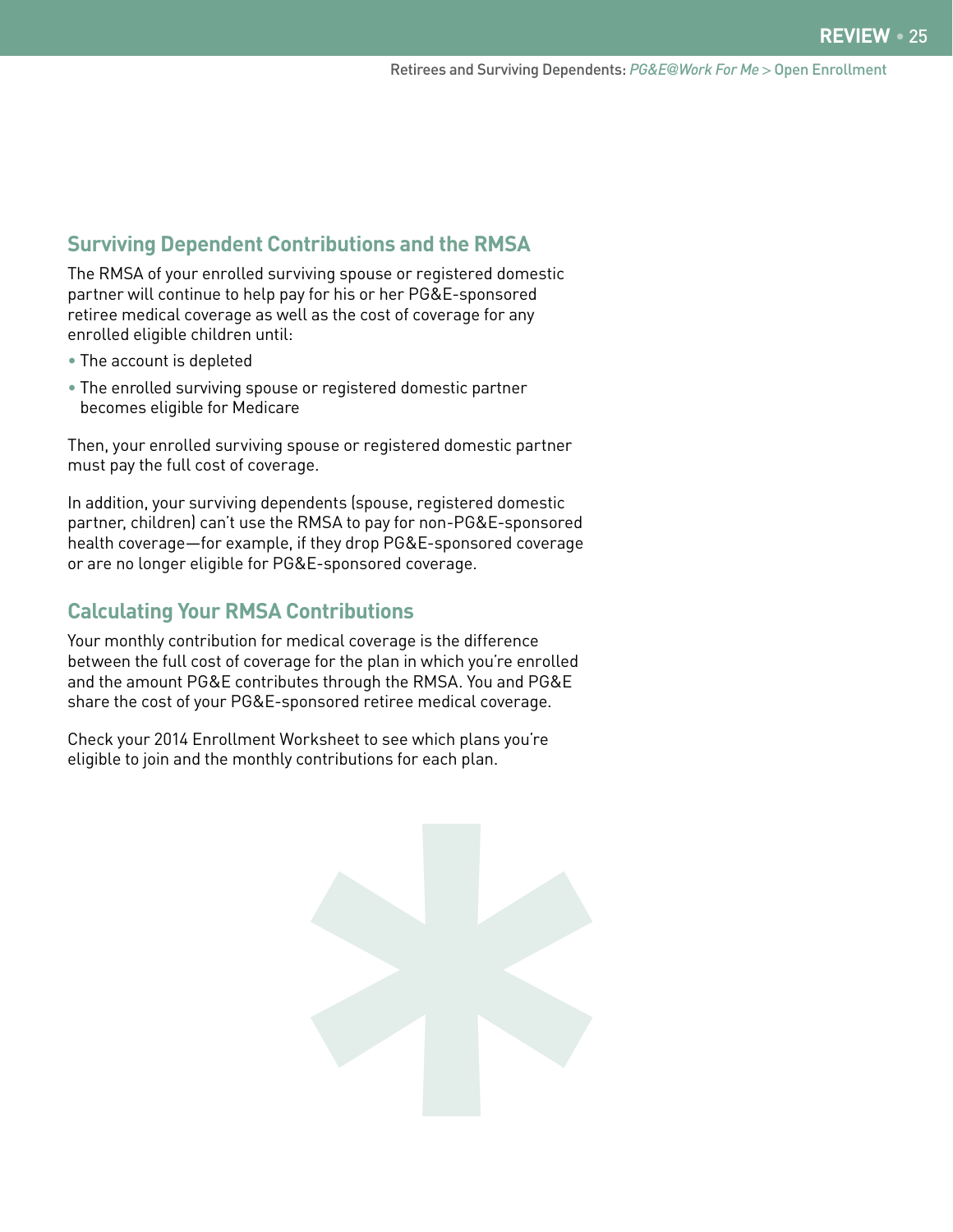# **4** ENROLL

# **ENROLLING OR MAKING CHANGES TO YOUR BENEFITS**

Annual Open Enrollment is your opportunity to make changes to your benefit coverage. You also get to enroll or make changes when you experience an eligible change-in-status event such as marriage or divorce. You have 31 days to make any allowable midyear changes to your benefits (180 days for the birth or adoption of a child—60 days if you're enrolled in Kaiser Senior Advantage). You must be currently enrolled in a PG&Esponsored medical plan to request a benefit change due to a change-in-status event. For details about allowable changes, see your copy of the *Summary of Benefits Handbook*.

# What You Need to Do Now

As a retiree or surviving dependent, you have two options to enroll:

- **Online through** *PG&E@Work For Me* **on the Internet.** You can quickly access your benefit options and see your confirmation statement immediately after you've enrolled.
- **By calling the HR Service Center.** Representatives are available Monday–Friday, 7:30 a.m.–5 p.m. Pacific Time.

**If you have Internet access, please enroll online.** Call volumes are high during Open Enrollment. If you can enroll online, it allows us to serve others who need help.

# **Enrolling Online During Open Enrollment**

To enroll online, you'll need to use Internet Explorer (versions 5.0–8.0):

- Go to **https://myportal.pge.com**. If you're logging on for the first time, click the Help Guides link at the bottom of the page and follow the instructions to access the system. • Go to **https://myportal.pge.com**. If you're logging on for the first time, click the Help Guides link at the bottom of the page and follow the instructions to access the system.<br>
• Choose the Open Enrollment tab. (see ne
- 

# **QUESTIONS?**

If you have questions about Open Enrollment or your benefits, contact the HR Service Center:

- **Email hrbenefitsquestions@exchange.pge.com (please allow** three full business days for a response)
- • Call **415-972-7077** or **1-800-700-0057**

Representatives are available Monday–Friday, 7:30 a.m.–5 p.m. Pacific Time.

The HR Service Center will be handling a high volume of calls during Open Enrollment. **If possible, please send your questions via email.** 

**If you don't need assistance, there is no need to call; simply follow the instructions in your enrollment materials.**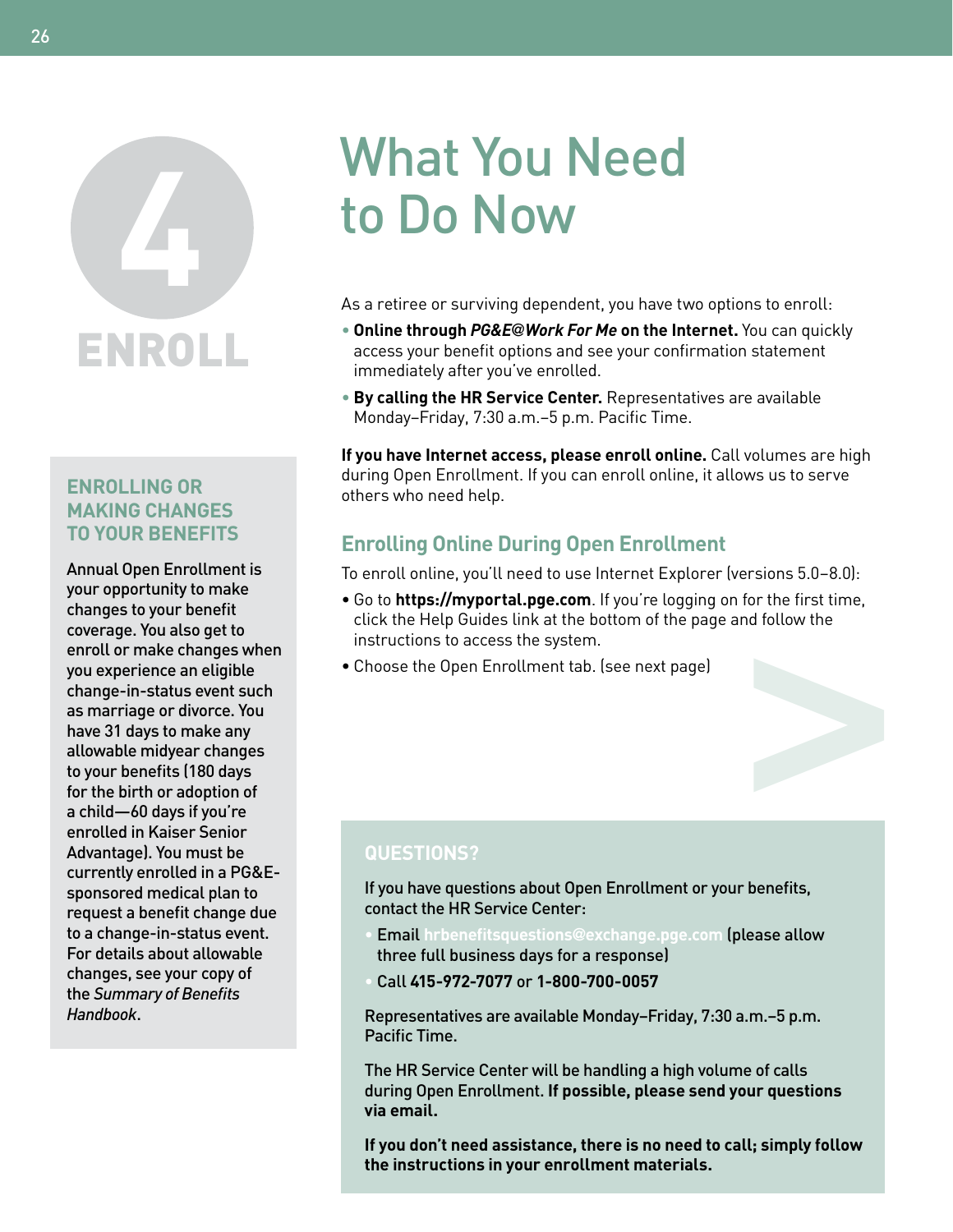#### **Then, follow these steps:**

| <b>Review your</b><br>dependents                       | Make any necessary changes to your dependent information.<br>Have the following information on hand if you want to make a change:<br>· Full name, birth date, gender, Social Security number, relationship<br>(for example, spouse, child, registered domestic partner), Medicare<br>Claim Number and effective date for any Medicare-eligible<br>dependents (you can find this on your dependent's Medicare card).<br>Please contact the HR Service Center if you want to add a registered<br>domestic partner or a registered domestic partner's child to your plan,<br>or if you want to add or drop a Medicare-eligible dependent.                                                                                                                                                                                                                                                                                                                                                                                                                         |
|--------------------------------------------------------|----------------------------------------------------------------------------------------------------------------------------------------------------------------------------------------------------------------------------------------------------------------------------------------------------------------------------------------------------------------------------------------------------------------------------------------------------------------------------------------------------------------------------------------------------------------------------------------------------------------------------------------------------------------------------------------------------------------------------------------------------------------------------------------------------------------------------------------------------------------------------------------------------------------------------------------------------------------------------------------------------------------------------------------------------------------|
| Confirm<br>your home<br>address<br>and phone<br>number | Make sure your home address is correct because the availability of<br>some medical plans is based on where you live. If you've moved or you<br>have a new phone number, please email the HR Service Center to<br>update your information.<br>See the back cover for the HR Service Center's contact information.                                                                                                                                                                                                                                                                                                                                                                                                                                                                                                                                                                                                                                                                                                                                               |
| <b>Enroll</b>                                          | Enroll in the available benefit plan options that best fit your needs and<br>the needs of your family.                                                                                                                                                                                                                                                                                                                                                                                                                                                                                                                                                                                                                                                                                                                                                                                                                                                                                                                                                         |
| <b>Review your</b><br>confirmation<br>statement        | Verify that the options you selected and the dependents you enrolled are<br>shown on your confirmation statement.<br>. You can access your confirmation statement through PG&E@Work For<br>Me on the Internet anytime after you enroll.<br>. PG&E also will mail a confirmation statement to your home address or<br>mailing address of record. For Open Enrollment changes, you'll receive<br>your statement in December. For all other midyear enrollments, you'll<br>receive your statement within 10 business days after enrolling.<br>If any of your information appears to be incorrect, call the HR Service<br>Center. Calls must be received within 10 business days of the date you<br>receive your confirmation statement for a midyear change-in-status<br>event or by the last business day of the year for Open Enrollment.<br>All Open Enrollment changes must be made in the current plan year.<br>After December 31, 2013, you cannot make changes for 2014, even if you<br>want to change because of an error on your confirmation statement. |
| <b>Print your</b><br>confirmation<br>statement         | Keep a copy of your statement for future reference.                                                                                                                                                                                                                                                                                                                                                                                                                                                                                                                                                                                                                                                                                                                                                                                                                                                                                                                                                                                                            |

## **IF YOU DON'T ENROLL DURING OPEN ENROLLMENT**

**If you're currently enrolled and you make no changes** to your medical plan or covered dependents, you'll continue to receive your current medical coverage for yourself and your eligible, covered dependents, as listed on the enclosed 2014 Enrollment Worksheet.

If your current medical plan will no longer be available for 2014, your Enrollment Worksheet will show with an asterisk (\*) the alternate medical plan you'll receive for 2014 if you don't enroll.

You'll be responsible for making any required contributions for you and your dependents' 2014 medical coverage as listed on your 2014 Enrollment Worksheet.

#### **If you're currently** *not*

**enrolled** in a PG&Esponsored retiree medical plan and you don't enroll, you will have no coverage for 2014.

# **Technical Problems?**

For help with technical questions about enrolling online, please contact PG&E's Technology Service Center (TSC) by calling **415-973-9000** or **1-800-223-9007**. Representatives are available 24 hours a day, seven days a week.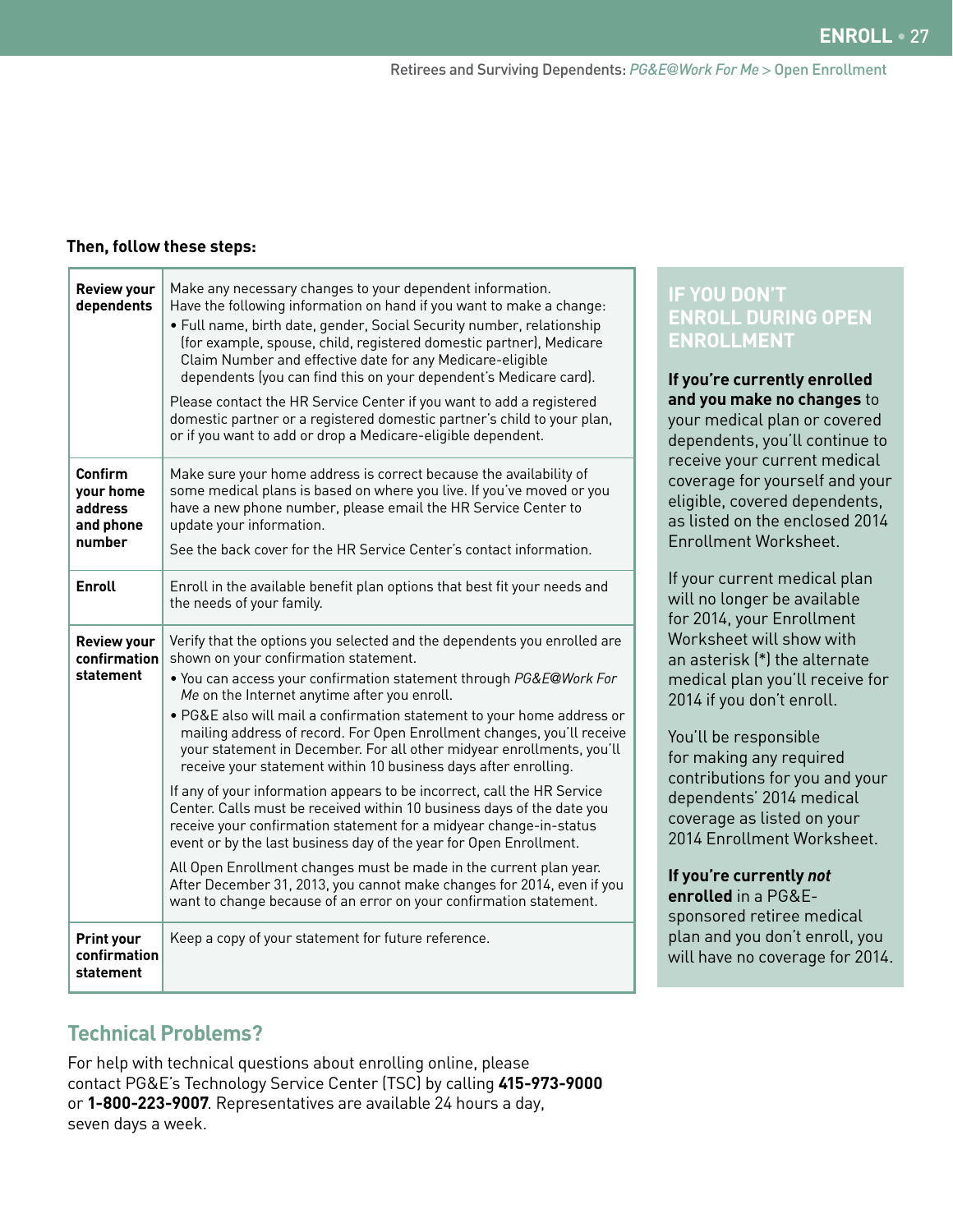# **5** REMEMBER

# **YOU CAN ENROLL CHILDREN UP TO AGE 26**

You can enroll children up to age 26 for medical coverage who are not eligible for coverage under an employersponsored health plan. If you have questions, contact the HR Service Center.

# Details About Your Coverage

There are a lot of details to remember about your coverage. Here are some of the most important points you need to be aware of.

# **The HR Service Center needs your dependents' correct Social Security numbers.**

Please note that federal law (Medicare Secondary Payer Provisions in Section 111 of the Medicare, Medicaid and SCHIP Extension Act of 2007 (42.U.S.C.1395y(b)(7)&(b)(8)) requires the company to have Social Security numbers (SSNs) on file for many individuals enrolled in a PG&E-sponsored medical plan. This includes, among others, certain retirees and dependents covered under the Pacific Gas and Electric Health Care Plan for Retirees Surviving Dependents, regardless of age. By enrolling your eligible dependents in PG&E-sponsored health care plans, you agree to provide their SSNs. If you fail to do so, your enrolled dependent(s) will be terminated from medical coverage. If your dependent's correct SSN is missing, please contact the HR Service Center at **415-972-7077** or **1-800-700-0057**, and provide the SSN in order to continue medical coverage for that dependent.

# **Are you a retiree who cancelled your PG&E coverage?**

If you opted out of your PG&E-sponsored medical coverage on or after January 1, 2003, and you didn't call the HR Service Center to request an Open Enrollment packet by September 1 of this year, your next opportunity to re-enroll in a PG&E-sponsored medical plan will be next fall for coverage effective January 1, 2015. You'll need to call the HR Service Center by September 1, 2014, to initiate re-enrollment for 2015.

If you don't enroll for coverage in 2014 and you don't notify the HR Service Center by September 1, 2014, that you want coverage for 2015, you won't be able to re-enroll for 2015—even if you cancelled PG&E-sponsored coverage because you had other medical coverage and you subsequently lost that other coverage.

The only exception is for a retiree enrolled as a dependent of an active PG&E employee in a PG&E-sponsored medical plan. If you lose your dependent coverage midyear, you can enroll in retiree coverage midyear and you won't need to wait until the next Open Enrollment period to enroll.

#### **Note: The following people can't ever re-enroll for PG&E-sponsored retiree medical coverage:**

- Retirees who dropped PG&E-sponsored retiree medical coverage before January 1, 2003
- Surviving spouses or dependents who dropped PG&E-sponsored retiree medical coverage at any time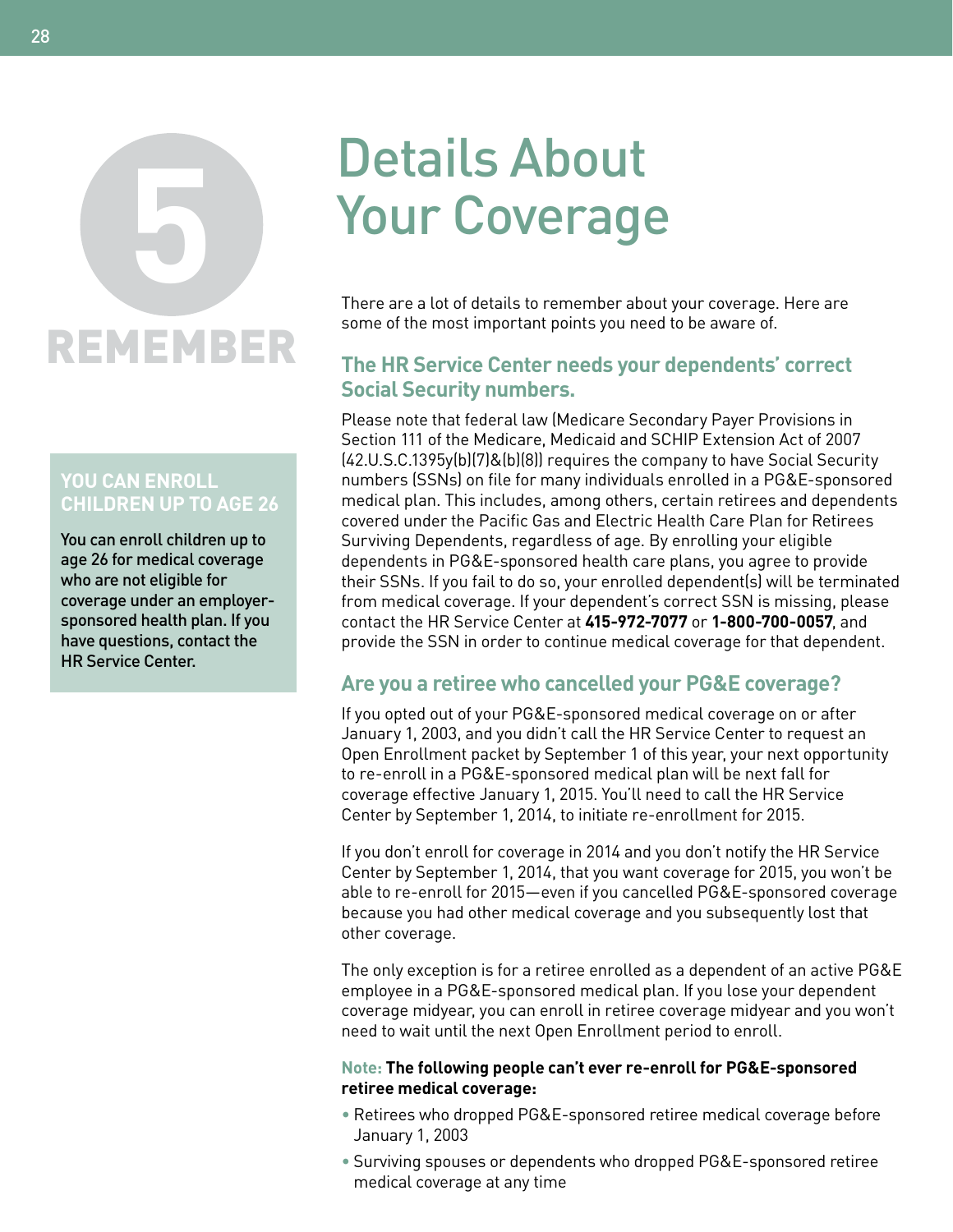## **Are you a surviving dependent of an employee or retiree?**

If you're a surviving dependent of an employee or retiree (if you're a spouse, registered domestic partner or eligible child), you're eligible for continued medical plan coverage if you were enrolled in a PG&E-sponsored medical plan at the time of the employee or retiree's death and you're not covered under another group plan, other than Medicare. If you're a surviving child, you must meet additional eligible requirements (contact the HR Service Center for more information).

**If you marry or enter into a domestic partnership, you'll no longer be eligible for PG&E-sponsored coverage—even if your new spouse or domestic partner has no other coverage.** To avoid penalties, notify the HR Service Center as soon as you marry or enter into a domestic partnership.

## **Is your dependent child disabled?**

**If you have a disabled dependent under age 26 who is currently enrolled in a PG&E-sponsored medical plan**, you'll need to get your child medically certified as disabled before he or she reaches age 26 to continue medical coverage from age 26 onward. You'll need to get the certification directly from your medical plan. This is the only way your disabled child can stay enrolled as your dependent in a PG&E-sponsored medical plan from age 26 onward.

If you don't get the medical certification before your child turns 26, then he or she will no longer be eligible for PG&E-sponsored coverage—and must be dropped from coverage by the first of the month following the month in which he or she turns 26. You also may have to periodically attest to ongoing eligibility based on disability, after the initial certification.

#### **You can't cover disabled dependents age 26 or older if they:**

- Were not already enrolled in a PG&E-sponsored plan when they turned 26—and
- Were not medically certified as disabled by a PG&E-sponsored medical plan when they turned 26.

You have to meet both conditions to continue covering disabled dependents from age 26 onward.

## **Did you skip a premium payment or enroll an ineligible dependent?**

If you're a retiree and you don't pay your medical plan contributions or any required restitution for covering ineligible dependents, your coverage will be permanently cancelled and you won't be able to re-enroll in a PG&E-sponsored medical plan again.

It's your responsibility to make sure all dependents you enroll for coverage are eligible. You must drop dependents from coverage within 31 days of the date on which they become ineligible for coverage. All participants who cover ineligible dependents will be required to make restitution to the Participating Employer\* for health care coverage, up to two full years' of the cost of coverage. To drop ineligible dependents, call the HR Service Center at the phone number shown on the back cover.



\*The Participating Employers offering health coverage for 2014 are Pacific Gas and Electric Company (PG&E); PG&E Corporation; PG&E Corporation Support Services, Inc.; and PG&E Corporation Support Services II, Inc.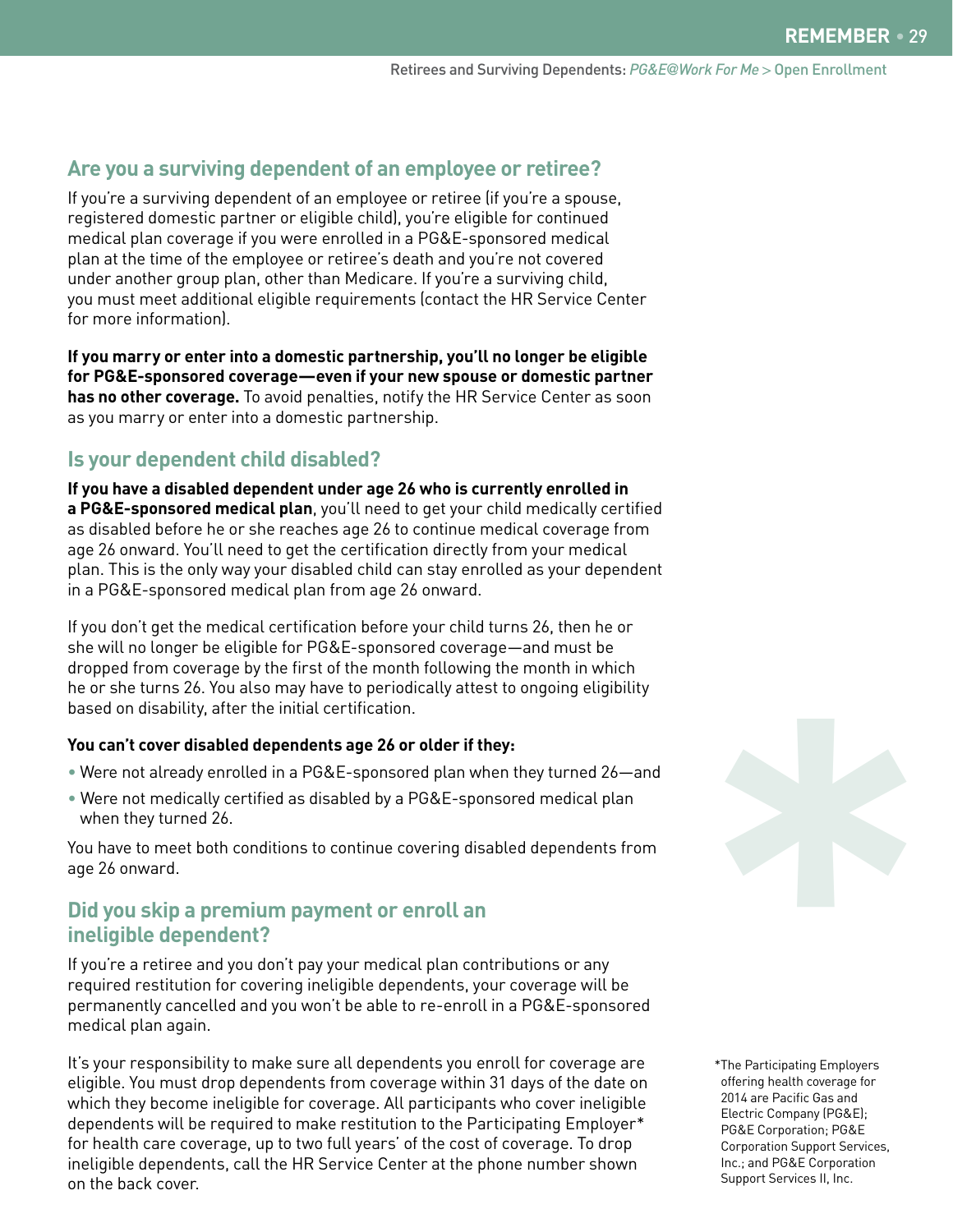# **Member Services Information**

| PLAN AND CONTACT INFORMATION                                                                                                                                                                                                                                                              |                                                                                                                  |                                                                                                                     |
|-------------------------------------------------------------------------------------------------------------------------------------------------------------------------------------------------------------------------------------------------------------------------------------------|------------------------------------------------------------------------------------------------------------------|---------------------------------------------------------------------------------------------------------------------|
| <b>MEDICAL</b>                                                                                                                                                                                                                                                                            | <b>CONTACT</b>                                                                                                   | <b>GROUP NUMBER</b>                                                                                                 |
| <b>Blue Shield HMO and Medicare Coordination of</b><br><b>Benefits (COB) HMO</b><br>Representatives are available:<br>· Monday-Thursday, 7 a.m.-7 p.m. Pacific Time<br>· Friday, 9 a.m. - 7 p.m. Pacific Time                                                                             | 1-888-235-1765<br>www.blueshieldca.com/pge                                                                       | H11473                                                                                                              |
| <b>Health Net HMO</b><br>Representatives are available<br>Monday-Friday, 8 a.m.-6 p.m. Pacific Time                                                                                                                                                                                       | 1-800-522-0088<br>www.healthnet.com                                                                              | 68992N                                                                                                              |
| <b>Health Net Medicare Coordination of Benefits</b><br>(COB) HMO<br>Medical questions: Health Net representatives are<br>available Monday-Friday, 8 a.m.-6 p.m. Pacific Time<br>Pharmacy questions: SilverScript representatives<br>are available 24/7; closed Thanksgiving and Christmas | <b>Medical questions:</b><br>1-800-522-0088<br><b>Pharmacy questions:</b><br>1-888-648-9626<br>www.healthnet.com | 68992M                                                                                                              |
| <b>Health Net Seniority Plus</b><br>Representatives are available<br>Monday-Friday, 7:30 a.m.-5 p.m. Pacific Time                                                                                                                                                                         | <b>Current members:</b><br>1-800-275-4737<br>Prospective members:<br>1-800-596-6565<br>www.healthnet.com         | 68992S                                                                                                              |
| Kaiser Permanente EPO (North and South)<br>Representatives are available:<br>· Monday-Friday, 7 a.m.-7 p.m. Pacific Time<br>· Saturday and Sunday, 7 a.m. - 3 p.m. Pacific Time                                                                                                           | NORTH: 1-800-663-1771<br>SOUTH: 1-800-533-1833<br>www.my.kp.org/ca/pge                                           | <b>NORTH</b><br>Corporation: 738-003<br>Utility: 603702<br><b>SOUTH</b><br>Corporation: 107932-5<br>Utility: 231142 |
| Kaiser Permanente Senior Advantage<br>(North and South)<br>Representatives are available<br>Monday-Friday, 8 a.m.-5 p.m. Pacific Time                                                                                                                                                     | 1-800-443-0815<br>www.my.kp.org/ca/pge                                                                           | <b>NORTH: 738</b><br>SOUTH: 107932                                                                                  |
| <b>Hearing Aid Reimbursement for Blue Shield and</b><br><b>Kaiser Senior Advantage Plans</b><br>Representatives are available<br>Monday-Friday, 5 a.m.-5 p.m. Pacific Time                                                                                                                | <b>Contact Your Spending</b><br>Account (YSA)<br>1-800-964-9902                                                  | N/A                                                                                                                 |
| <b>Anthem Blue Cross-Administered Plans:</b><br><b>Network Access Plan (NAP)</b><br><b>Comprehensive Access Plan (CAP)</b><br><b>Retiree Optional Plan (ROP)</b><br><b>Medicare Supplemental Plan (MSP)</b><br>Representatives are available<br>Monday-Friday, 7 a.m.-8 p.m. Pacific Time | 1-800-964-0530<br>www.anthem.com/ca/pge                                                                          | PZG170157                                                                                                           |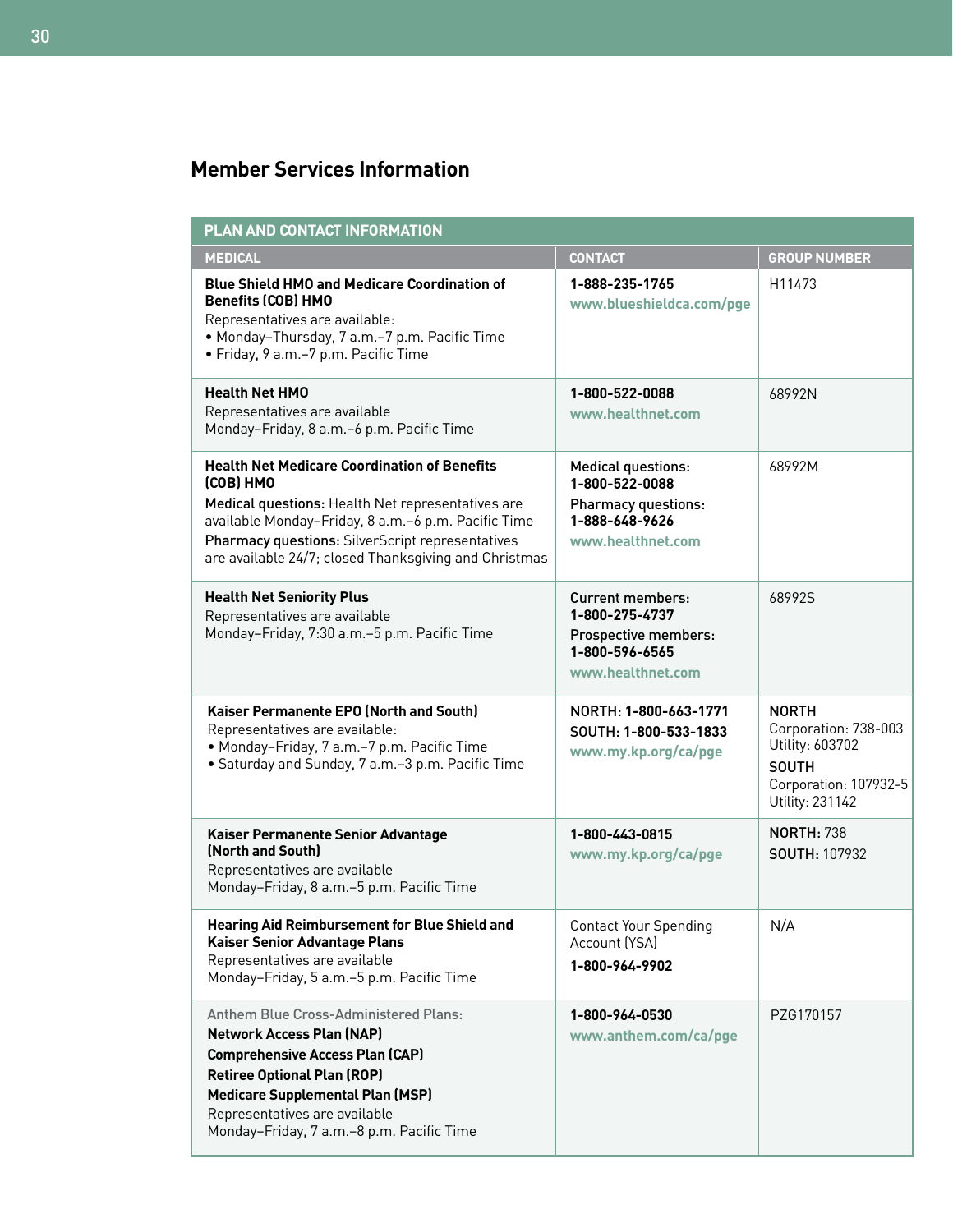| PLAN AND CONTACT INFORMATION                                                                                                                                                                                                 |                                             |                     |  |  |
|------------------------------------------------------------------------------------------------------------------------------------------------------------------------------------------------------------------------------|---------------------------------------------|---------------------|--|--|
| <b>PRESCRIPTION DRUG</b>                                                                                                                                                                                                     | <b>CONTACT</b>                              | <b>GROUP NUMBER</b> |  |  |
| Prescription Drug Plan Administered by Express Scripts<br>For NAP, CAP, ROP and MSP<br>Representatives are available 24/7;<br>closed Thanksgiving and Christmas                                                              | 1-800-718-6590<br>www.express-scripts.com   | PGE0000             |  |  |
| Prescription drug benefits for the HMOs are<br>included in the HMO plans.                                                                                                                                                    | N/A                                         | N/A                 |  |  |
| <b>MENTAL HEALTH AND SUBSTANCE ABUSE</b>                                                                                                                                                                                     | <b>CONTACT</b>                              | <b>GROUP NUMBER</b> |  |  |
| Mental Health and Substance Abuse (MHSA) Program<br>Administered by ValueOptions<br>For NAP, CAP, all HMOs (including Medicare<br>COB HMOs and Medicare Advantage HMOs),<br>Kaiser EPO<br>Representatives are available 24/7 | 1-800-562-3588<br>www.valueoptions.com      | N/A                 |  |  |
| <b>OTHER BENEFITS</b>                                                                                                                                                                                                        | <b>CONTACT</b>                              | <b>GROUP NUMBER</b> |  |  |
| <b>COBRA</b> Administered by Ceridian<br>Representatives are available<br>Monday-Friday, 5 a.m.-5 p.m. Pacific Time                                                                                                          | 1-800-877-7994<br>www.ceridian-benefits.com | N/A                 |  |  |
| Health Savings Account Administered by UMB Bank<br>Representatives are available:<br>· Monday-Friday, 5 a.m.-5:30 p.m. Pacific Time<br>· Saturday, 6 a.m.-3 p.m. Pacific Time                                                | 1-866-520-4HSA (4472)                       | N/A                 |  |  |
| <b>Tobacco Cessation Program</b><br>Administered by Provant Health Solutions<br>Representatives are available<br>Monday-Friday, 5 a.m.-5 p.m. Pacific Time                                                                   | 1-866-271-8144                              | N/A                 |  |  |
| Allsup, Inc.<br>Social Security Advocacy: Help enrolling in Medicare for<br>potentially eligible disabled retirees and dependents<br>Representatives are available<br>Monday-Friday, 6 a.m.-3 p.m. Pacific Time              | 1-888-339-0743                              | N/A                 |  |  |